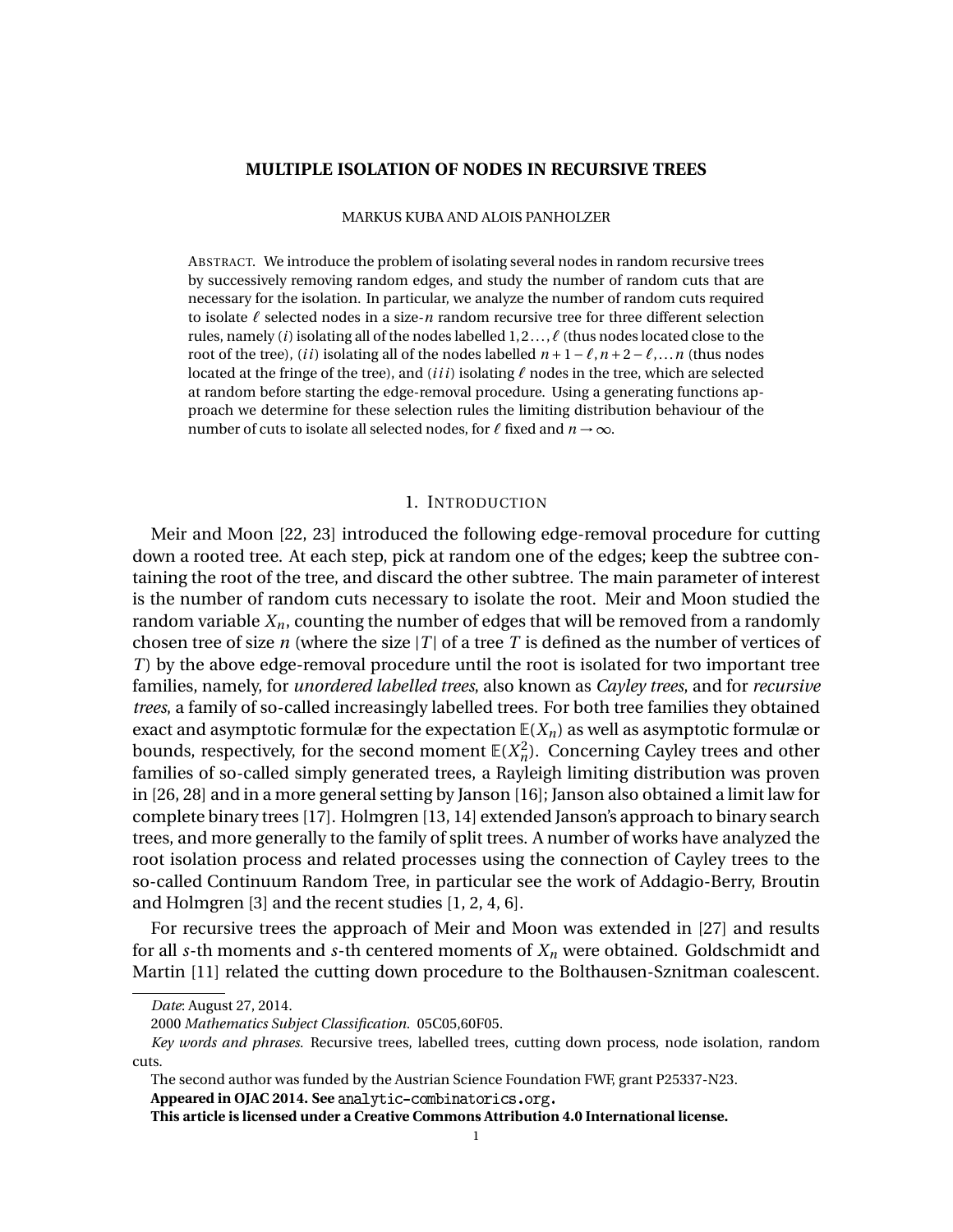

<span id="page-1-0"></span>FIGURE 1. Isolating the nodes 1, 4, 6 in a recursive tree of size 6 via the edgeremoval procedure by using 4 cuts.

Drmota et al. [\[7\]](#page-24-11) obtained a limiting distribution for  $X_n$ ; the stable limit law was reproven using a probabilistic approach by Iksanov and Möhle [\[15\]](#page-24-12). Moreover, we refer the reader to the work of Bertoin [\[5\]](#page-24-13) for further recent results related to the edge-removal procedure.

1.1. **Node isolation in labelled trees.** There exist some works that generalize the edgeremoval procedure of Meir and Moon for rooted trees to isolate non-root nodes. In [\[19\]](#page-24-14) the reverse procedure, where the subtree containing the root is discarded, was studied for several important tree families. Furthermore, in [\[18\]](#page-24-15) the random variable  $X_{n,\ell}$  was studied, where  $X_{n,\ell}$  counts the number of random cuts necessary to isolate the node labelled  $\ell$ , with  $1 \le \ell \le n$ , in a random size-*n* recursive tree.

In the present work we want to examine the behaviour of the edge-removal procedure when using it to isolate simultaneously a number of specified nodes in the tree. Thus, in the following we consider a general edge-removal procedure for *labelled* trees, where we always assume that the labels 1, 2,...,*n* are distributed amongst the *n* nodes of a tree of size *n* (furthermore, we will always identify a node with its label). Namely, given a tree *T* of size *n* and a set of labels  $\lambda_1, \ldots, \lambda_\ell$ , with  $1 \leq \lambda_1 < \lambda_2 < \cdots < \lambda_{\ell-1} < \lambda_\ell \leq n$  and  $1 \leq \ell \leq n$ , we will isolate the nodes  $\lambda_1, \ldots, \lambda_\ell$  as follows. We start by picking one of the  $n - 1$  edges of the tree *T* uniformly at random (i.e., each edge in the tree might be chosen equally likely and independently of the labels of the nodes we are going to isolate) and removing it. This separates the tree *T* into a pair of rooted trees; the tree containing the root of the original tree, let us call it  $B'$ , retains its root, while the other tree, let us denote it by  $B''$ , is rooted at the vertex adjacent to the edge that was cut. If one of these trees  $B^{\prime}, B^{\prime\prime}$  does not contain any of the nodes  $\lambda_1, \ldots, \lambda_\ell$ , we discard it and only keep the other one, otherwise we keep both of them. Then we continue this procedure to the one or two remaining trees. In general, when we have a forest *F* consisting of *m* rooted trees  $B_1, \ldots, B_m$  we pick at random one of the edges of *F* and remove it. Let us assume this edge is contained in the tree  $B_j$ . Then  $B_j$  is separated into a pair of rooted trees  $B_j'$  (containing the root of  $B_j$ ) and  $B''_j$ . Again, if either  $B'_j$  or  $B''_j$  does not contain any of the nodes  $\lambda_1,\ldots,\lambda_\ell$ , we discard it and only keep the other one, otherwise we keep both of them, which, together with the remaining trees  $B_1, \ldots, B_{j-1}, B_{j+1}, \ldots, B_m$ , form a new forest. We continue this procedure until all nodes  $\lambda_1, ..., \lambda_\ell$  are isolated, i.e., until we get a forest consisting of  $\ell$  trees, which are the  $\ell$  isolated vertices  $\lambda_1, \ldots, \lambda_\ell$ . This generalized edge-removal procedure is illustrated in Figure [1.](#page-1-0)

We are going to study this edge-removal procedure for random recursive trees. A labelled rooted unordered tree *T* (i.e., there is no left-to-right ordering on the subtrees of any node) of size *n* is called a recursive tree, if the labels amongst the path from the root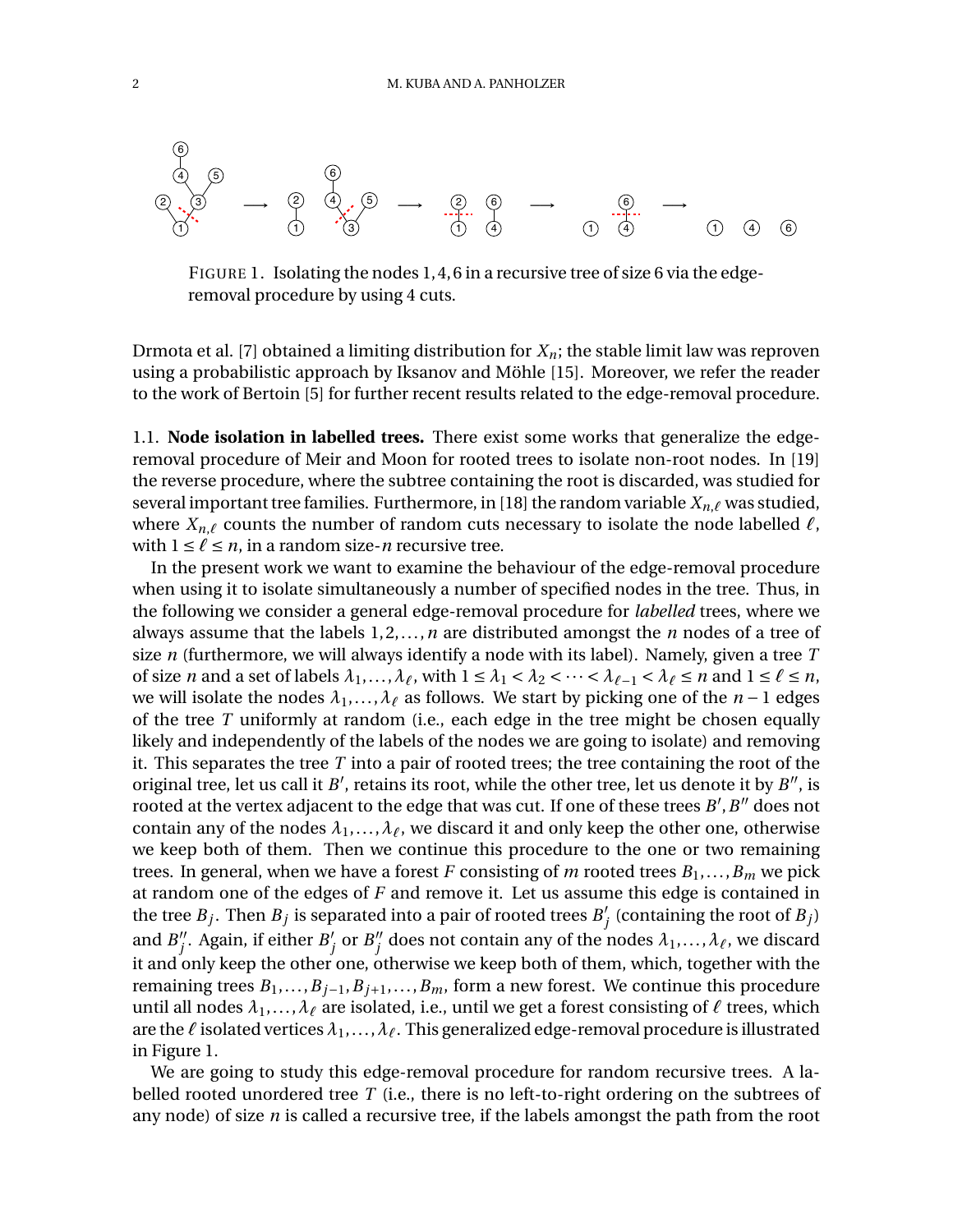node to any node  $v \in T$  are always forming an increasing sequence (thus, the family of recursive trees consists of all increasingly labelled unordered trees). It is well-known and easy to show that there are exactly  $T_n := (n-1)!$  different size-*n* recursive trees. When we pick one of these  $(n-1)!$  recursive trees at random we speak about a random recursive tree of size *n*. Random recursive trees can be generated by a simple growth rule: a random tree *T* of size *n* is obtained from a random tree  $\tilde{T}$  of size  $n-1$  by choosing uniformly at random a node in  $\tilde{T}$  and attaching the node labelled *n* to it.

In contrast to Cayley trees, where the labels are distributed uniformly amongst the nodes of a tree, the label of a node has a strong influence on its expected location in a recursive tree; e.g., the depth, i.e., the root-to-node distance, of node *j* is (for  $j \rightarrow \infty$ ) normally distributed with expectation and variance  $\sim$  log *j* (see, e.g., [\[21,](#page-24-16) [29\]](#page-24-17)). Thus, we are particularly interested in the influence of the labels of the selected nodes to the general edgeremoval procedure and study its behaviour when isolating in a random recursive tree of size *n* the first  $\ell$  inserted nodes, i.e., the nodes labelled  $1, 2, \ldots, \ell$ , which are all located near the root, and when isolating the last  $\ell$  inserted nodes labelled  $n + 1 - \ell, \ldots, n$ , which are all located at the fringe. We denote with  $X_{n;(\lambda_1,\lambda_2,...,\lambda_\ell)}$  the random variable counting the total number of random cuts necessary to isolate the nodes  $\lambda_1, \lambda_2, ..., \lambda_\ell$ , with  $1 \leq \lambda_1 < \lambda_2 < \cdots < \lambda_\ell \leq n$  and  $1 \leq \ell \leq n$  in a random size-*n* recursive tree and introduce the random variables

$$
R_{n,\ell} := X_{n;(1,\ldots,\ell)}
$$
 and  $L_{n,\ell} := X_{n;(n+1-\ell,\ldots,n)}$ .

The random variable  $R_{n,\ell}$  is thus counting the number of removed edges until the nodes labelled 1, 2, ...,  $\ell$  (nodes close to the root, for  $\ell$  fixed) are isolated and  $L_{n,\ell}$  is counting the number of removed edges until the nodes labelled  $n+1-\ell,...,n$  (nodes at the fringe and which are leaves with high probability, for  $\ell$  fixed) are isolated.

Furthermore, we are interested in the behaviour of the general edge-removal procedure when isolating  $\ell$  randomly selected nodes in a random recursive tree of size  $n$ , i.e., where  $\ell$  labels  $\lambda_1, \lambda_2, ..., \lambda_\ell$  are selected uniformly at random amongst all  $\binom{n}{\ell}$  subsets of size  $\ell$ of {1,...,*n*} and the edge-removal procedure isolates these selected nodes in a random recursive tree of size *n*. Let us denote by  $U(n, \ell)$  a r.v. uniformly distributed on the subsets of  $\{1, ..., n\}$  of size  $\ell$ , i.e.,  $\mathbb{P}\{U(n,\ell) = (\lambda_1, ..., \lambda_\ell)\} = \frac{1}{\binom{n}{\ell}}$ , for  $1 \leq \lambda_1 < \lambda_2 < \cdots < \lambda_\ell \leq n$  and  $1 \leq \ell \leq n$ . We introduce the random variable

$$
Y_{n,\ell} := X_{n;U(n,\ell)},
$$

which counts the number of removed edges until  $\ell$  randomly selected nodes are isolated in a random recursive tree of size *n*.

In this work we analyze the limiting distribution behaviour of the random variables  $R_{n,\ell}$ ,  $L_{n,\ell}$  and  $Y_{n,\ell}$ , for a fixed number  $\ell$  of selected nodes and the tree-size *n* tending to infinity, by treating the distributional recurrences of  $R_{n,\ell}$ ,  $L_{n,\ell}$  and  $Y_{n,\ell}$ , respectively, by means of a generating functions approach and applying complex-analytic techniques. For all of these quantities we are able to provide limit laws and state asymptotic expansions of the integer moments.

1.2. **Notation.** Throughout this paper we use the abbreviations  $x^{\underline{k}} := x(x-1)\cdots(x-k+1)$ and  $x^{\overline{k}} := x(x+1)\cdots(x+k-1)$  for the falling and rising factorials, respectively. We use the notation  $\{f_j\}$  for the Stirling numbers of the second kind, appearing in the formula to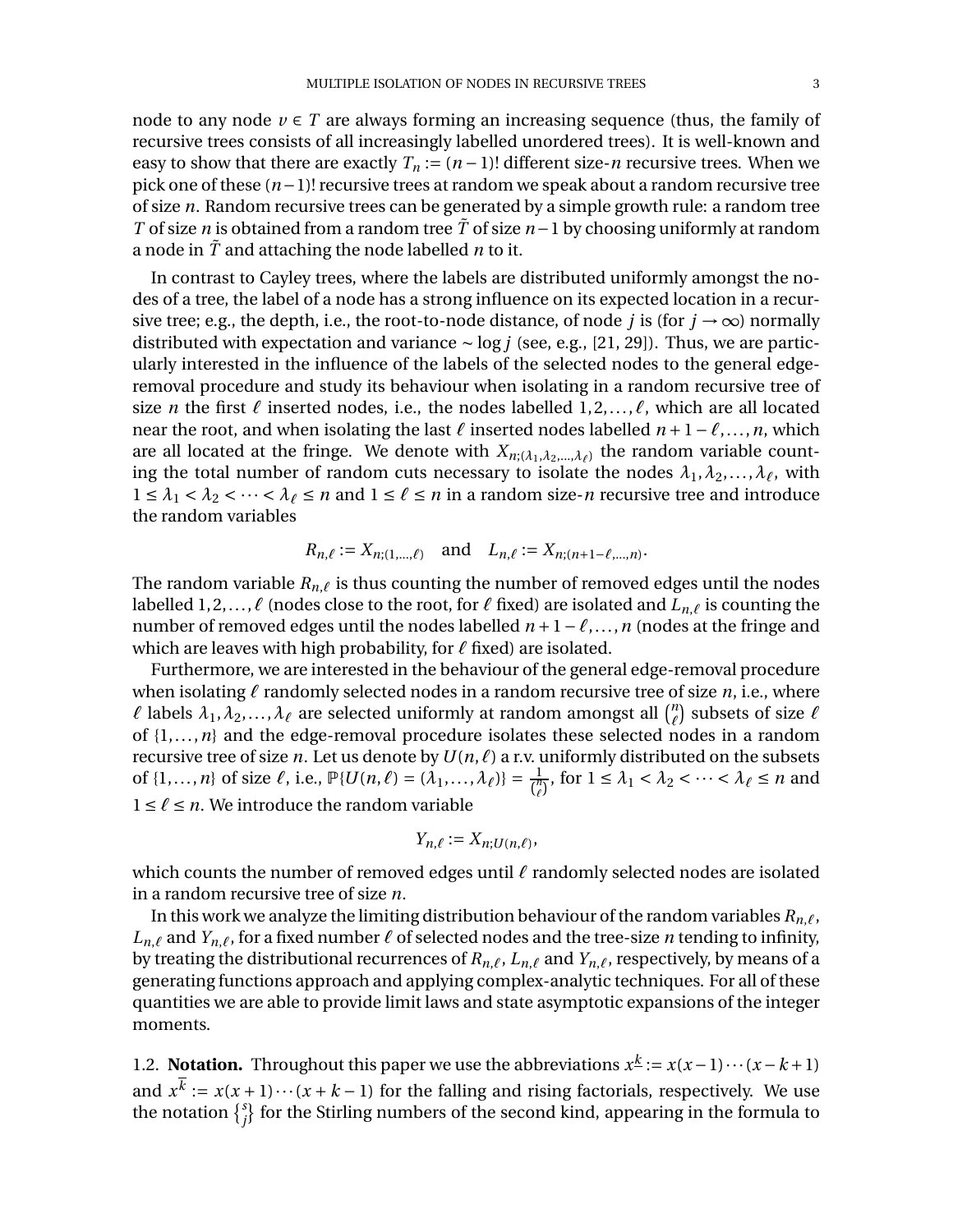convert falling factorials into powers:  $x^s = \sum_{j=0}^s$  $\{^{s}_{j}\}x^{\underline{j}}$ . Furthermore, we use the abbreviations  $D_x$  for the differential operator with respect to *x* and  $E_x$  for the evaluation operator at  $x = 1$ . Moreover, we denote by  $X \stackrel{\mathscr{L}}{=} Y$  the equality in distribution of the random variables *X* and *Y*, and by  $X_n \xrightarrow{\mathscr{L}} X$  convergence in distribution of the sequence of random variables  $X_n$  to a random variable  $X$ .

1.3. **Auxiliary results about probability distributions.** For the readers convenience we collect a few basic facts about two probability distributions appearing later in our analysis.

A beta-distributed random variable  $Z \stackrel{\mathscr{L}}{=} \beta(\alpha, \beta)$  with parameters  $\alpha, \beta > 0$  has a probability density function given by  $f(x) = \frac{1}{B(\alpha,\beta)} x^{\alpha-1} (1-x)^{\beta-1}$ , where  $B(\alpha,\beta) = \frac{\Gamma(\alpha)\Gamma(\beta)}{\Gamma(\alpha+\beta)}$  denotes the Beta-function. The (power) moments of *Z* are given by

$$
\mathbb{E}(Z^{s}) = \frac{\prod_{j=0}^{s-1}(\alpha + j)}{\prod_{j=0}^{s-1}(\alpha + \beta + j)} = \frac{(\alpha + s - 1)^{\underline{s}}}{(\alpha + \beta - 1)^{\underline{s}}}, \quad s \ge 1.
$$

The beta-distribution is uniquely determined by the sequence of its moments. In this work we will discuss a beta-distributed random variable  $Z \stackrel{\mathscr{L}}{=} \beta(\ell,1)$ , with moments given  $\text{by } \mathbb{E}(Z^s) = \frac{\ell}{\ell+s}, \text{ for } s \geq 1.$ 

A random variable *R* with cumulative distribution function *∫* is called stable, if its characteristic function is given by

$$
\mathbb{E}(e^{itR}) = \int_{\mathbb{R}} e^{itx} v(dx) = \exp\left(it\mu - c|t|^{\alpha} (1 - i\beta \operatorname{sgn}(t)\omega(t, \alpha))\right), \quad t \in \mathbb{R},
$$

where  $\mu \in \mathbb{R}$ ,  $c > 0$ ,  $\beta \in [-1, 1]$ , the so-called exponent of stability  $\alpha \in (0, 2]$ , and

$$
\omega(t,\alpha) = \begin{cases} \tan(\frac{\pi\alpha}{2}), & \text{if } \alpha \neq 1, \\ -\frac{2}{\pi}\log|t|, & \text{if } \alpha = 1. \end{cases}
$$

A stable distribution *∫* is uniquely determined by the generating quadruple (*µ*,*c*,*Æ*,*Ø*), and it is known that *∫* is either degenerate, normal, or has the so-called Lévy spectral function  $M(x)$  of the form

$$
M(x) = c_1 |x|^{-\alpha}, \quad x < 0, \qquad M(x) = -c_2 |x|^{-\alpha}, \quad x > 0,
$$

where  $c_1$ ,  $c_2 \ge 0$  and  $c_1 + c_2 > 0$ . In this work we will have a stable distribution with index of stability  $\alpha = 1$ , and generating quadruple  $(\mu, c, \alpha, \beta) = (0, \frac{\pi}{2}, 1, -1)$ , such that the characteristic function satisfies

$$
\mathbb{E}(e^{itR}) = e^{-\frac{\pi}{2}(|t|(1-\frac{2i}{\pi}\log|t|\text{sgn}(t)))} = e^{it\log|t|-\frac{\pi}{2}|t|}.
$$

Since the constants  $c_1$ ,  $c_2$  are related to  $\alpha$ ,  $\beta$  in the case  $\alpha = 1$  by the equations  $\beta = \frac{c_2 - c_1}{c_2 + c_2}$ , and  $c = \frac{\pi}{2}(c_1 + c_2)$ , we observe that  $c_1 = 1$  and  $c_2 = 0$ ; thus, the distribution of *R* is spectrally negative. Note that *R* arises as a limiting distribution for the discrete Luria-Delbrück distribution, and is sometimes called the continuous Luria-Delbrück distribution [\[25\]](#page-24-18).

1.4. **Plan of the paper.** In the next section we present our results concerning the limiting behaviour of the random variables  $R_{n,\ell}$ ,  $L_{n,\ell}$  and  $Y_{n,\ell}$ . In Section [3](#page-5-0) we use basic combinatorial considerations to derive the splitting probabilities for the sizes of the trees occurring after a random cut, and set up distributional equations for the random variables of interest. Section [4](#page-8-0) is concerned with the analysis of  $R_{n,\ell}$ : we determine a closed form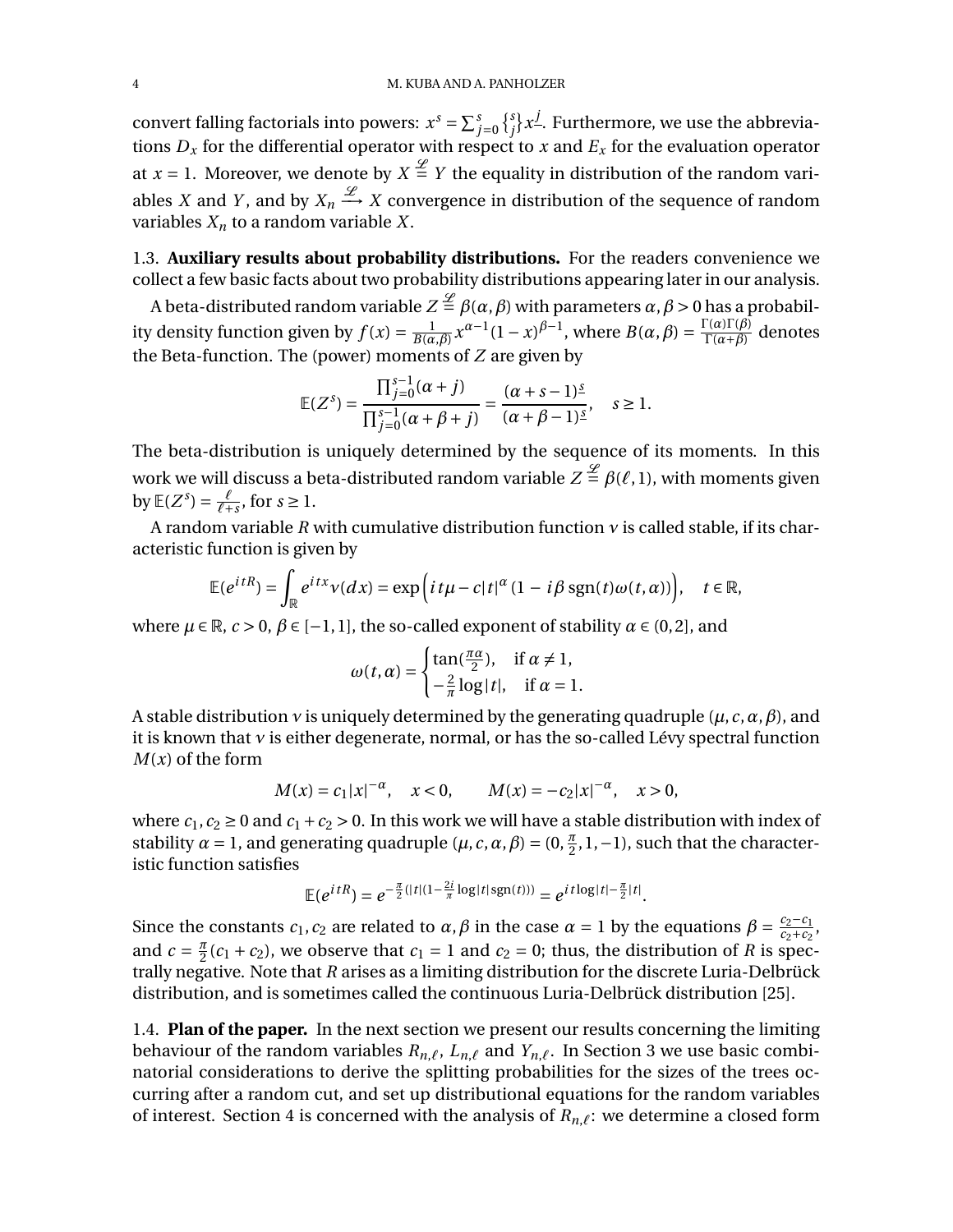expression for a suitably defined generating function, which allows to deduce a limit law by using complex-analytic techniques. Section [5](#page-14-0) is devoted to an analysis of  $L_{n,\ell}$ , where we use again generating functions, but now in combination with an inductive approach to extract the asymptotic behaviour of all integer moments. Finally, Section [6](#page-20-0) shows the results for  $Y_{n,\ell}$  with a similar approach.

### 2. RESULTS

**Theorem 2.1.** *The normalized random variable*

$$
R_{n,\ell}^* := \frac{R_{n,\ell} - (\ell - 1) - \frac{n}{\log n} - \frac{n \log \log n}{(\log n)^2}}{\frac{n}{(\log n)^2}}
$$

*of*  $R_{n,\ell}$  *counting the number of random cuts necessary to isolate nodes*  $1,\ldots,\ell$  *in a random recursive tree of size n converges, for arbitrary but fixed*  $\ell \in \mathbb{N}$  *and n*  $\rightarrow \infty$ *, weakly to a stable random variable R*§ *with characteristic function*

$$
\varphi_{R^*}(t):=\mathbb{E}\big(e^{itR^*}\big)=e^{it\log|t|-\frac{\pi}{2}|t|}.
$$

**Remark:** Using the explicit form of the generating function  $M_\ell(z, v)$  introduced and stud-ied in Section [4](#page-8-0) we can further show that the *s*-th integer moment  $\mathbb{E}(R_{n,\ell}^s)$ ,  $s \ge 1$ , of  $R_{n,\ell}$  is, for  $\ell \in \mathbb{N}$  fixed and  $n \to \infty$ , asymptotically given by

$$
\mathbb{E}(R_{n,\ell}^s) = \frac{n^s}{\log^s n} + \mathcal{O}\Big(\frac{n^s}{\log^{s+1} n}\Big).
$$

This implies that a non-degenerate limiting distribution result cannot be obtained from the moment's sequence, since  $\frac{\log n}{n} R_{n,\ell} \stackrel{\mathscr{L}}{\longrightarrow} 1$ . Thus, we omit the computations concerning the *s*-th moments of  $R_{n,\ell}$ .

<span id="page-4-0"></span>**Theorem 2.2.** *The s-th integer moment*  $\mathbb{E}(L_{n,\ell}^s)$ ,  $s \geq 1$ , *of the number of random cuts necessary to isolate the nodes*  $n+1-\ell,...,n$  *in a random recursive tree of size n is, for arbitrary but fixed*  $\ell \in \mathbb{N}$  *and*  $n \to \infty$ *, asymptotically given by* 

$$
\mathbb{E}(L_{n,\ell}^s) = \frac{\ell}{s+\ell} \cdot \frac{n^s}{\log^s n} + \mathcal{O}\Big(\frac{n^s}{\log^{s+1} n}\Big).
$$

*The normalized random variable*  $\frac{\log n}{n} L_{n,\ell}$  *converges in distribution to a beta-distributed random variable*  $\beta(\ell,1)$  *with parameters*  $\ell$  *and* 1*,* 

$$
\frac{\log n}{n} L_{n,\ell} \xrightarrow{\mathcal{L}} \beta(\ell,1).
$$

<span id="page-4-1"></span>**Theorem 2.3.** *The s-th integer moment*  $\mathbb{E}(Y_{n,\ell}^s)$ ,  $s \geq 1$ , *of the number of random cuts necessary to isolate ` randomly selected nodes in a random recursive tree of size n is, for arbitrary but fixed*  $\ell \in \mathbb{N}$  *and*  $n \rightarrow \infty$ *, asymptotically given by* 

$$
\mathbb{E}(Y_{n,\ell}^s) = \frac{\ell}{s+\ell} \cdot \frac{n^s}{\log^s n} + \mathcal{O}\Big(\frac{n^s}{\log^{s+1} n}\Big).
$$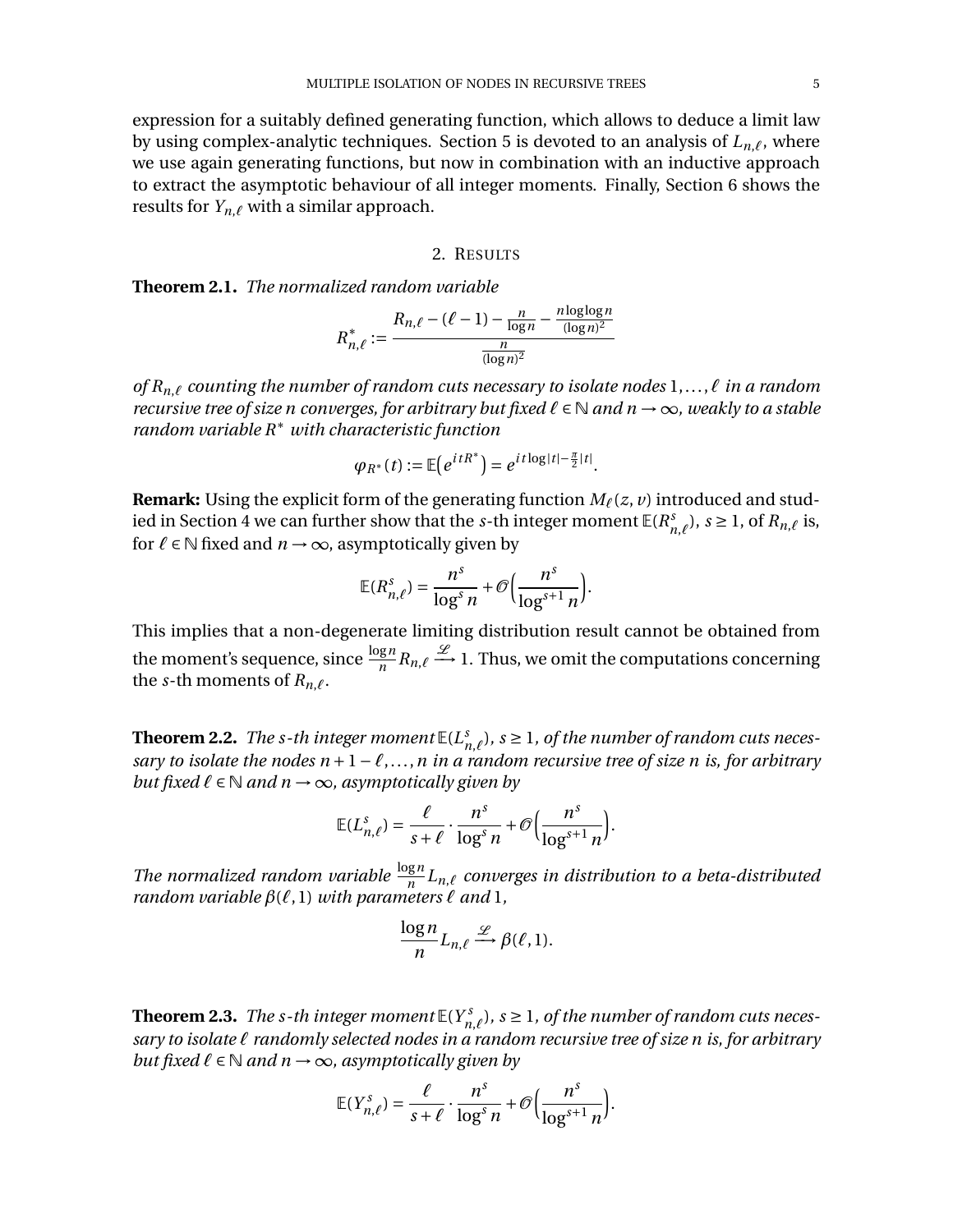*The normalized random variable*  $\frac{\log n}{n} Y_{n,\ell}$  *converges in distribution to a beta-distributed random variable*  $\beta(\ell,1)$  *with parameters*  $\ell$  *and* 1*,* 

$$
\frac{\log n}{n} Y_{n,\ell} \xrightarrow{\mathcal{L}} \beta(\ell,1).
$$

# 3. PRELIMINARIES

<span id="page-5-0"></span>First let us consider the procedure for isolating nodes  $1, 2, \ldots, \ell$  of a given random recursive tree *T* of size  $|T| = n$  via random cuts. After removing a randomly chosen edge of *T*, it splits into two subtrees  $T^{(1)}$  and  $T^{(2)}$ , where we assume that  $T^{(1)}$  contains the node labelled  $\ell$ . A very important property of recursive trees that allows the approach presented is the *randomness preservation property*<sup>[1](#page-5-1)</sup>: both subtrees  $T^{(1)}$ ,  $T^{(2)}$  are, after an order-preserving relabelling with labels  $1, 2, ..., |T^{(1)}|$  and  $1, 2, ..., |T^{(2)}|$ , respectively, again random recursive trees of respective sizes. In order to setup a distributional equation for the random variable  $R_{n,\ell}$  we have to keep track of the sizes of  $T^{(1)}$  and  $T^{(2)}$ , respectively, after the edge-removal. Moreover, we have to take into account the distribution of the nodes labelled  $1, 2, \ldots, \ell$  in the original tree *T* over the two subtrees  $T^{(1)}$  and  $T^{(2)}$ . To do this we use purely combina-torial arguments to derive in Subsection [3.1](#page-5-2) the so-called *splitting probabilities*  $p_{(n,\ell),(k,r)}$ , which give the probability that, when starting with a random size-*n* recursive tree and removing a random edge, the subtree containing node  $\ell$  is of size  $k$  and where furthermore node  $\ell$  is the *r* -th smallest node in this subtree. Formulæ for  $p_{(n,\ell),(k,r)}$  already occurred in [\[18\]](#page-24-15), but in order to keep the present work self-contained we reproduce a slightly adapted proof of them. These splitting probabilities readily yield a distributional equation for  $R_{n,\ell}$ as stated in Subsection [3.2.](#page-7-0)

For the problem of isolating nodes  $n + 1 - \ell, \ldots, n$  in *T* the situation is very similar, but one has to keep track of node  $n + 1 - \ell$  (instead of node  $\ell$ ) in the occurring subtrees  $T^{(1)}$ and  $T^{(2)}$  after a random cut and to take into account the distribution of the nodes labelled  $n+1-\ell,...,n$  in the original tree *T* over the subtrees. Again, by using the splitting probabilities  $p_{(n,\ell),(k,r)}$  a distributional equation for  $L_{n,\ell}$  can be established, which is carried out in Subsection [3.2.](#page-7-0)

When isolating  $\ell$  randomly selected nodes in  $T$  the situation is considerably easier and in order to state a distributional equation for  $Y_{n,\ell}$  it suffices to know the splitting probabilities  $p_{n,k}$ , which give the probability that, when removing a random edge of a random size-*n* recursive tree, the subtree containing the original root node is of size *k* (whereas the other one is of size  $n - k$ ). These probabilities  $p_{n,k}$  have been computed already in [\[23\]](#page-24-1); however, they also occur as a special instance of the more general splitting probabilities  $p_{(n,\ell),(k,r)}$ , since it holds  $p_{n,k} = p_{(n,1),(k,1)}$  due to the fact that the root node (label 1) of the original tree is in any case the smallest node in the corresponding subtree. For the sake of completeness we state in Subsection [3.1](#page-5-2) the probabilities  $p_{n,k}$ , which are then used in Subsection [3.2](#page-7-0) to deduce a distributional equation for  $Y_{n,\ell}$ .

## <span id="page-5-2"></span>3.1. **Splitting probabilities.**

<span id="page-5-1"></span> $1$ This property is called splitting property by Bertoin [\[5\]](#page-24-13); see Panholzer [\[28\]](#page-24-3) for a characterization of all simply generated trees possessing this property and [\[5\]](#page-24-13) for a recent discussion of this attribute.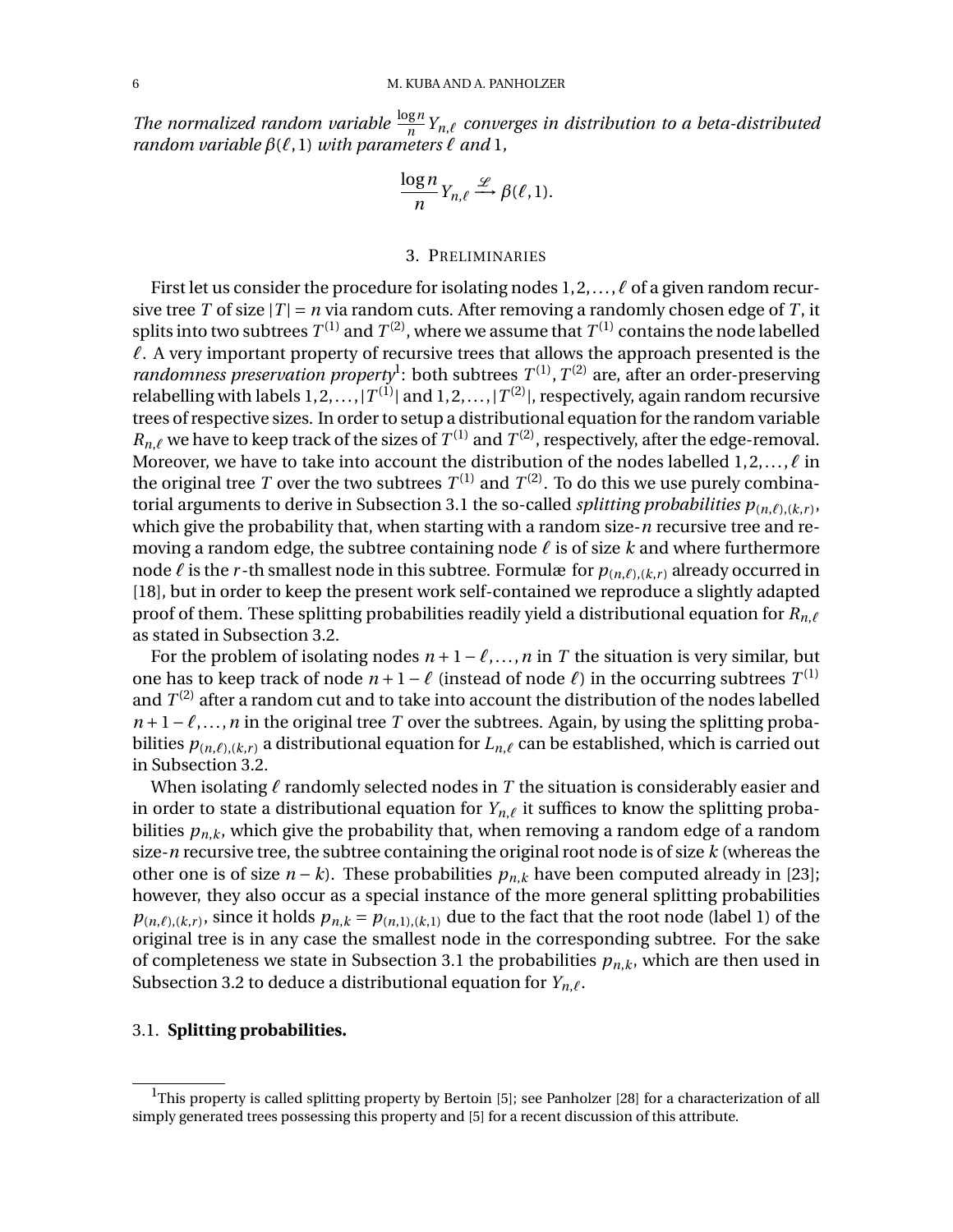<span id="page-6-0"></span>**Lemma 3.1** ( [\[18\]](#page-24-15)). *The splitting probabilities*  $p_{(n,\ell),(k,r)}$  *are, for*  $1 \leq \ell \leq n, 1 \leq r \leq k, 1 \leq k \leq k$  $n-1$  *and*  $n \geq 2$ , given as follows:

$$
p_{(n,\ell),(k,r)} = \begin{cases} & \left[ (\ell-1) \binom{n-\ell}{n-k} + \binom{n-\ell+1}{n-k+1} \right] \frac{(k-1)!(n-k-1)!}{(n-1)(n-1)!}, & r = \ell, \\ & \left[ \binom{\ell-1}{r} \binom{n-\ell}{k-r} + \binom{\ell-1}{r-2} \binom{n-\ell}{k-r} \right] \frac{(k-1)!(n-k-1)!}{(n-1)(n-1)!}, & r < \ell. \end{cases}
$$

*Proof.* If we remove an edge *e* of a size-*n* recursive tree *T* we split the tree into two subtrees: we denote with  $B'$  the subtree containing the original root, i.e., label 1, and with  $B''$ the other subtree, which is rooted at the vertex adjacent to the edge *e* that was cut. After an order-preserving relabelling with labels  $\{1, \ldots, |B'|\}$  and  $\{1, \ldots, |B''|\}$ , respectively, both subtrees can be considered as recursive trees. Furthermore we denote with  $T^{(1)}$  the arising subtree, which contains the node labelled by  $\ell$  in the original tree, and with  $T^{(2)}$  the other subtree; we assume that this subtree  $T^{(1)}$  has size *k*, with 1 ≤ *k* ≤ *n* − 1, and that it contains exactly *r* nodes of the set  $\{1, 2, \ldots, \ell\}$  including the node labelled  $\ell$ . Apparently this implies that the tree  $T^{(2)}$  is of size  $n - k$  and contains  $\ell - r$  nodes of the set  $\{1, 2, ..., \ell\}$ . We distinguish now the cases  $r = \ell$  and  $1 \le r < \ell$ .

If  $r = \ell$  then it follows that  $T^{(1)} = B'$ , since all nodes labelled  $1, 2, ..., \ell$  have to be contained in  $T^{(1)}$ , in particular the original root labelled 1. We want to determine the number of possibilities of removing an edge *e* of a recursive tree of size *n* leading (after an orderpreserving relabelling) to the pair  $(B', B'')$  of subtrees. To do this we count the number of different ways of distributing the labels  $\{1, \ldots, n\}$  order-preserving over *B'* and *B''* and adjoining the root of *B<sup>n</sup>* to a node of *B<sup>'</sup>* (by inserting edge *e*), such that the resulting tree is a recursive tree. We consider now the node of  $B'$  incident with  $e$ : if the node of  $B'$  incident with *e* has label *j*, with  $1 \le j \le k$ , then it follows that the labels of *B<sup>n</sup>* must all be larger than *j*. For  $1 \le j \le \ell$  we can choose  $n - k$  of the labels  $\ell + 1, \ell + 2, \ldots, n$  and distribute them order-preserving over  $B''$ , whereas the remaining labels are distributed order-preserving over *B'*, leading to  $\binom{n-\ell}{n-k}$ ) possibilities. For  $ℓ + 1 ≤ j ≤ k$  we can choose  $n - k$  of the labels  $j+1$ ,  $j+2$ ,..., *n* and distribute them order-preserving over *B<sup>n</sup>*, whereas the remaining labels are distributed order-preserving over *B'*, leading to  $\binom{n-j}{n-k}$ ) possibilities. Thus this quantity is independent of the actual choice of *B*<sup> $\prime$ </sup> with  $|B'| = k$  and *B*<sup> $\prime\prime$ </sup> with  $|B''| = n - k$ . Since there are  $T_k = (k-1)!$  and  $T_{n-k} = (n-k-1)!$  different recursive trees of size *k* and  $n - k$ , respectively, this leads, together with the fact that there are  $n - 1$  ways of selecting an edge *e* for any of the  $T_n = (n-1)!$  recursive trees of size *n*, to the following formula:

$$
p_{(n,\ell),(k,\ell)} = \left[ \ell \binom{n-\ell}{n-k} + \sum_{j=\ell+1}^k \binom{n-j}{n-k} \right] \frac{(k-1)!(n-k-1)!}{(n-1)(n-1)!}
$$
  
= 
$$
\left[ (\ell-1) \binom{n-\ell}{n-k} + \binom{n-\ell+1}{n-k+1} \right] \frac{(k-1)!(n-k-1)!}{(n-1)(n-1)!},
$$

appealing to a well known identity.

If  $r < \ell$  we have to distinguish further between the two cases  $T^{(1)} = B'$  and  $T^{(1)} = B''$ . If  $T^{(1)} = B'$  and we distribute the labels  $\{1, ..., n\}$  order-preserving over *B'* and *B''*, we have the restriction that exactly  $\ell - r$  nodes of the nodes 2,...,  $\ell - 1$  have to be in *B<sup>n</sup>*. If  $T^{(1)} = B^n$ then we have the restriction that exactly  $r - 1$  nodes of the nodes  $2, \ldots, \ell - 1$  have to be in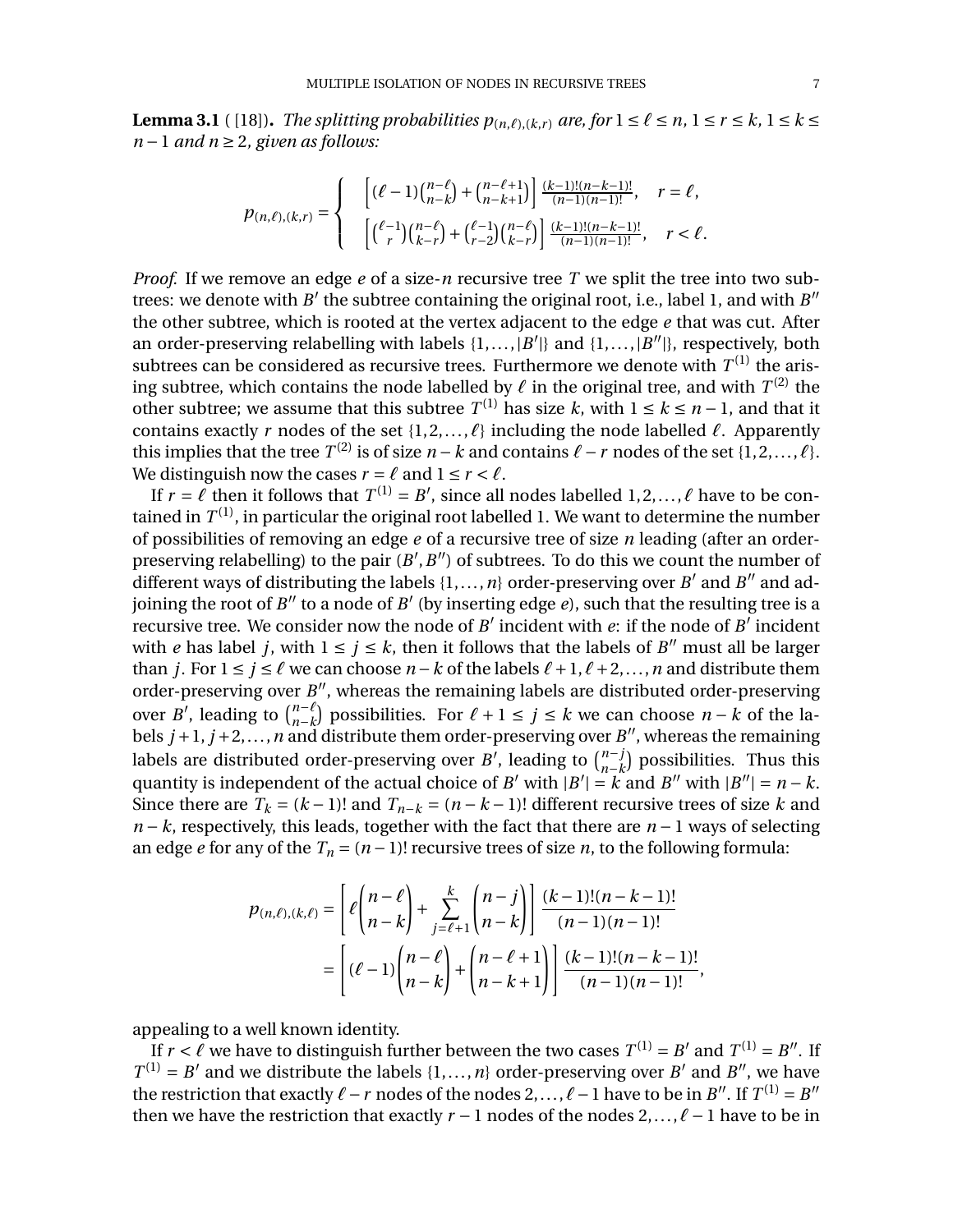$B''$ . Proceeding the same way as before we obtain eventually the following formula.

$$
p_{(n,\ell),(k,r)} = \left[ \binom{n-\ell}{n-k-(l-r)} \sum_{j=1}^{r-1} \binom{\ell-1-j}{\ell-r} + \binom{n-\ell}{k-r} \sum_{j=1}^{\ell-r} \binom{\ell-1-j}{r-1} \right]
$$
  
 
$$
\times \frac{(k-1)!(n-k-1)!}{(n-1)(n-1)!}
$$
  
= 
$$
\left[ \binom{\ell-1}{r-2} \binom{n-\ell}{k-r} + \binom{\ell-1}{r} \binom{n-\ell}{k-r} \right] \frac{(k-1)!(n-k-1)!}{(n-1)(n-1)!}
$$

The particular instance  $\ell = 1$  and  $r = 1$  in Lemma [3.1](#page-6-0) rederives the well-known formula for the splitting probabilities  $p_{n,k}$ .

**Corollary 3.2** ( [\[23\]](#page-24-1)). *The splitting probabilities*  $p_{n,k}$  *are, for*  $1 \le k \le n-1$  *and*  $n \ge 2$ , given *as follows:*

$$
p_{n,k} = \frac{n}{(n-1)(n-k+1)(n-k)}.
$$

<span id="page-7-0"></span>3.2. **Distributional equations.** Using the splitting probabilities  $p_{(n,\ell),(k,r)}$  given in Subsec-tion [3.1](#page-5-2) we can readily set up a distributional equation for the random variable  $R_{n,\ell}$ . In this context it is appropriate to define also the r.v.  $R_{n,0}$  (i.e., the number of cuts to isolate 0 nodes) via  $R_{n,0} = 0$ , for  $n \ge 1$ . When considering a random recursive tree of size  $n \ge 2$  and eliminating a random edge one immediately gets

<span id="page-7-1"></span>(1) 
$$
R_{n,\ell} \stackrel{\mathcal{L}}{=} R_{I_n,J_\ell}^{(1)} + R_{n-I_n,\ell-J_\ell}^{(2)} + 1, \text{ for } n \ge 2 \text{ and } 1 \le \ell \le n,
$$

where  $I_n$  counts the size of the subtree containing the node originally labelled  $\ell$  after removing a random edge, and  $J_\ell$  counts the number of nodes of the set  $\{1, 2, \ldots, \ell\}$  contained in this subtree. The random variables  $(R_{k,r}^{(j)})_{k\geq 1,1\leq r\leq k}$ ,  $j=1,2$ , have the same distribution as  $(R_{n,\ell})_{n\geq 1,1\leq \ell \leq n}$ , and the variables  $I_n$ ,  $J_\ell$  are independent of  $(R^{(j)}_{k,r})_{k\geq 1,1\leq r\leq k}$ ,  $j=1,2$ . The initial value is given by  $R_{1,1} = 0$ . Further note that by combinatorial reasoning it is apparent that  $R_{\ell,\ell} = \ell - 1$ , for  $\ell \geq 1$ , since a tree of size  $\ell$  contains exactly  $\ell - 1$  edges, which all have to be eliminated.

To benefit from recurrence [\(1\)](#page-7-1) one requires the joint distribution of  $I_n$  and  $J_\ell$ , for  $1 \leq$  $\ell \leq n, 1 \leq r \leq k, 1 \leq k \leq n-1$  and  $n \geq 2$ , but due to previous considerations this is exactly given by the splitting probabilities, i.e.,

$$
\mathbb{P}\{I_n = k, J_\ell = r\} = p_{(n,\ell),(k,r)}.
$$

After some simplifications one gets the following expression, which is advantageous for further computations:

<span id="page-7-2"></span>
$$
(2) \qquad \mathbb{P}\{I_{n} = k, J_{\ell} = r\} = p_{(n,\ell),(k,r)} = \begin{cases} \quad \left[\ell - 1 + \frac{n - \ell + 1}{n - k + 1}\right] \frac{(k - 1)^{\ell - 1}}{(n - 1)(n - k)(n - 1)^{\ell - 1}}, & r = \ell, \\ \quad \left[\binom{\ell - 1}{r} + \binom{\ell - 1}{r - 2}\right] \frac{(k - 1)^{r - 1}(n - k - 1)^{\ell - r - 1}}{(n - 1)(n - 1)^{\ell - 1}}, & r < \ell. \end{cases}
$$

Analogeously, the random variable  $L_{n,\ell}$  satisfies a distributional equation similar to  $R_{n,\ell}$ , where again it is appropriate to introduce also the r.v.  $L_{n,0}$  via  $L_{n,0} = 0$ :

<span id="page-7-3"></span>(3) 
$$
L_{n,\ell} \stackrel{\mathcal{L}}{=} L_{\hat{I}_n,\hat{J}_\ell}^{(1)} + L_{n-\hat{I}_n,\ell-\hat{J}_\ell}^{(2)} + 1, \text{ for } n \ge 2 \text{ and } 1 \le \ell \le n,
$$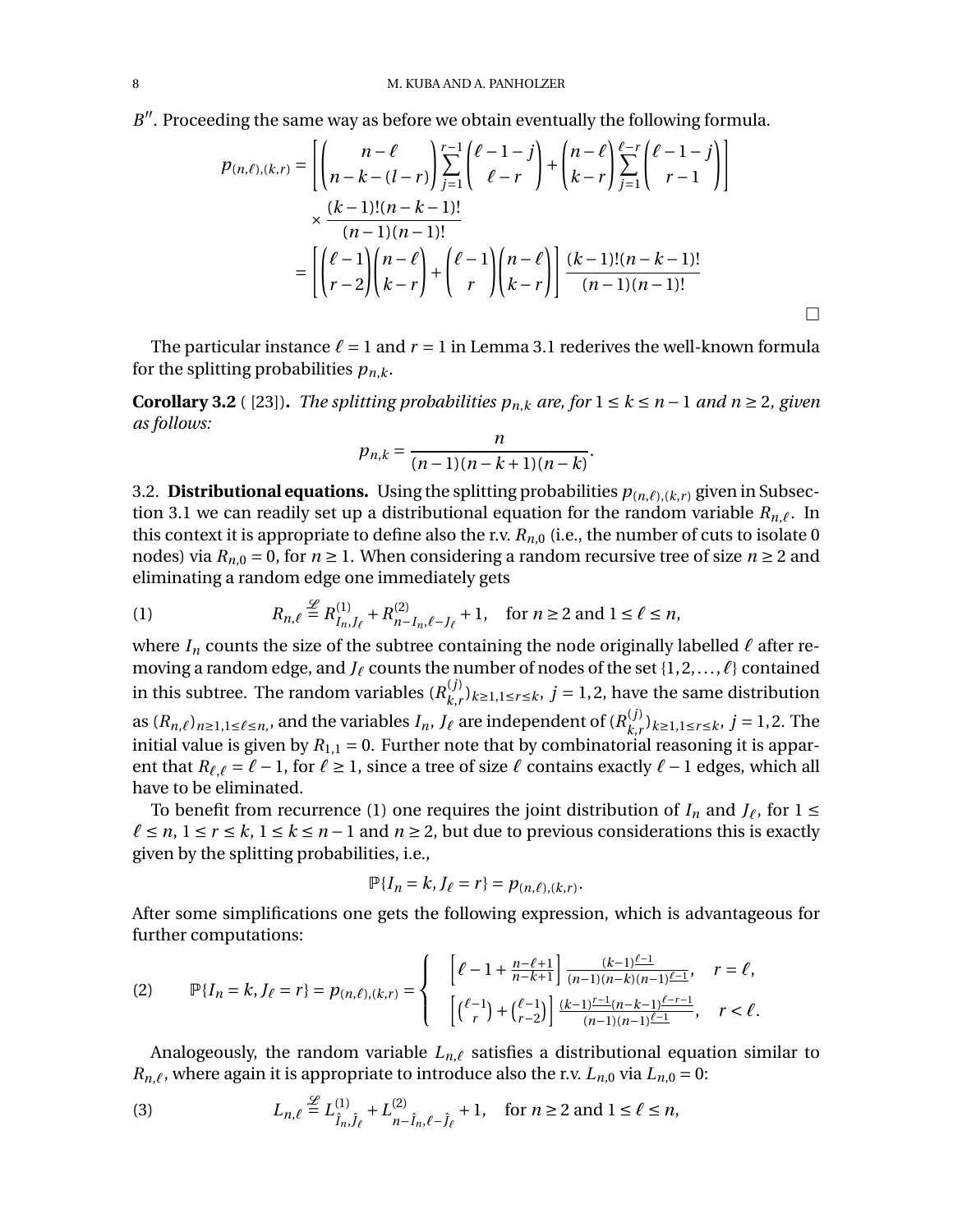where  $\hat{I}_n$  counts the size of the subtree containing the node originally labelled  $n + 1 - \ell$ after removing a random edge, and  $\hat{J}_\ell$  counts the number of nodes of the set  $\{n+1-\ell, n+\ell, n\}$  $2-\ell,...,n$ } contained in this subtree. Here, again the random variables on the right hand side are independent copies of  $L_{n,\ell}$  that are independent of the variables  $\hat{I}_n$ ,  $\hat{J}_\ell$ . The initial value is given by  $L_{1,1} = 0$ .

The joint distribution of the random variables  $\hat{I}_n$  and  $\hat{J}_\ell$  is, for  $1 \leq \ell \leq n$ ,  $1 \leq r \leq k$ ,  $1 \le k \le n-1$  and  $n \ge 2$ , again determined by the splitting probabilities via

$$
\mathbb{P}\{\hat{I}_n = k, \hat{J}_\ell = r\} = p_{(n,n+1-\ell),(k,k+1-r)}.
$$

In succeeding computations we will use the following expression, which is obtained after some simplifications:

(4)  
\n
$$
\mathbb{P}\{\hat{I}_n = k, \hat{J}_\ell = r\} = \frac{\binom{\ell-1}{r-1}\left[(k-1)\frac{r-2}{r}(n-k-1)\frac{\ell-r}{r} + (k-1)^r(n-k-1)\frac{\ell-r-2}{r}\right]}{(n-1)(n-1)\frac{\ell-1}{r}}
$$
\n
$$
+ \delta_{k,n+r-\ell} \binom{\ell}{r-1} \frac{(\ell-r-1)!}{(n-1)(n-1)\frac{\ell-r}{r}}, \quad r \le \ell,
$$

where  $(j-1)^{\underline{-p}} := (j^{\overline{p}})^{-1}$ , for  $p \in \mathbb{N}$ , and  $\delta$  denotes the Kronecker-delta function.

Finally, the random variable  $Y_{n,\ell}$  satisfies the following distributional equation, with *Y<sub>n,0</sub>* = 0, for *n*  $\geq$  1, and the initial value *Y*<sub>1,1</sub> = 0:

<span id="page-8-4"></span>(5) 
$$
Y_{n,\ell} \stackrel{\mathcal{L}}{=} Y_{\tilde{I}_n,\tilde{J}_\ell}^{(1)} + Y_{n-\tilde{I}_n,\ell-\tilde{J}_\ell}^{(2)} + 1, \text{ for } n \ge 2 \text{ and } 1 \le \ell \le n,
$$

where  $\tilde{I}_n$  counts the size of the subtree containing the original root of the tree after removing a random edge, and  $\tilde{J}_\ell$  counts the number of selected nodes, which shall be isolated, contained in this subtree. The random variables on the right hand side are independent copies of  $Y_{n,\ell}$  that are independent of the variables  $\tilde{I}_n$ ,  $\tilde{J}_\ell$ .

The joint distribution of the random variables  $\tilde{I}_n$  and  $\tilde{J}_\ell$  is then, for  $1 \leq \ell \leq n$ ,  $1 \leq r \leq k$ ,  $1 \le k \le n-1$  and  $n \ge 2$ , determined by the splitting probabilities  $p_{n,k}$  via

(6) 
$$
\mathbb{P}\{\tilde{I}_n = k, \tilde{J}_\ell = r\} = \frac{{k \choose r} {n-k \choose \ell-r}}{{n \choose \ell}} \cdot p_{n,k} = \frac{{k \choose r} {n-k \choose \ell-r}}{{n \choose \ell}} \cdot \frac{n}{(n-1)(n-k+1)(n-k)}
$$

4. ISOLATING THE NODES  $1, \ldots, \ell$ 

<span id="page-8-0"></span>4.1. **Deriving suitable generating functions solutions.** To treat the distributional equa-tion [\(1\)](#page-7-1) for the r.v.  $R_{n,\ell}$  we will, for  $\ell \geq 1$ , introduce suitable generating functions via

<span id="page-8-3"></span>(7) 
$$
M_{\ell}(z,\nu) := \sum_{n\geq \ell} (n-1)^{\ell-1} \mathbb{E}(\nu^{R_{n,\ell}}) z^{n-\ell} = \sum_{n\geq \ell} \sum_{m\geq 0} (n-1)^{\ell-1} \mathbb{P} \{R_{n,\ell} = m\} z^{n-\ell} \nu^m.
$$

This yields a description of the problem by means of a differential equation, which turns out to be very useful later on.

<span id="page-8-2"></span>**Proposition 4.1.** *The generating function*  $M_\ell(z, v)$  *satisfies for*  $\ell \geq 1$  *the following first order linear differential equation:*

<span id="page-8-1"></span>(8) 
$$
\frac{\partial}{\partial z}M_{\ell}(z,v)-(\ell f(z,v)-(\ell-1)g(z,v))M_{\ell}(z,v)=g(z,v)\cdot b_{\ell}(z,v),
$$

.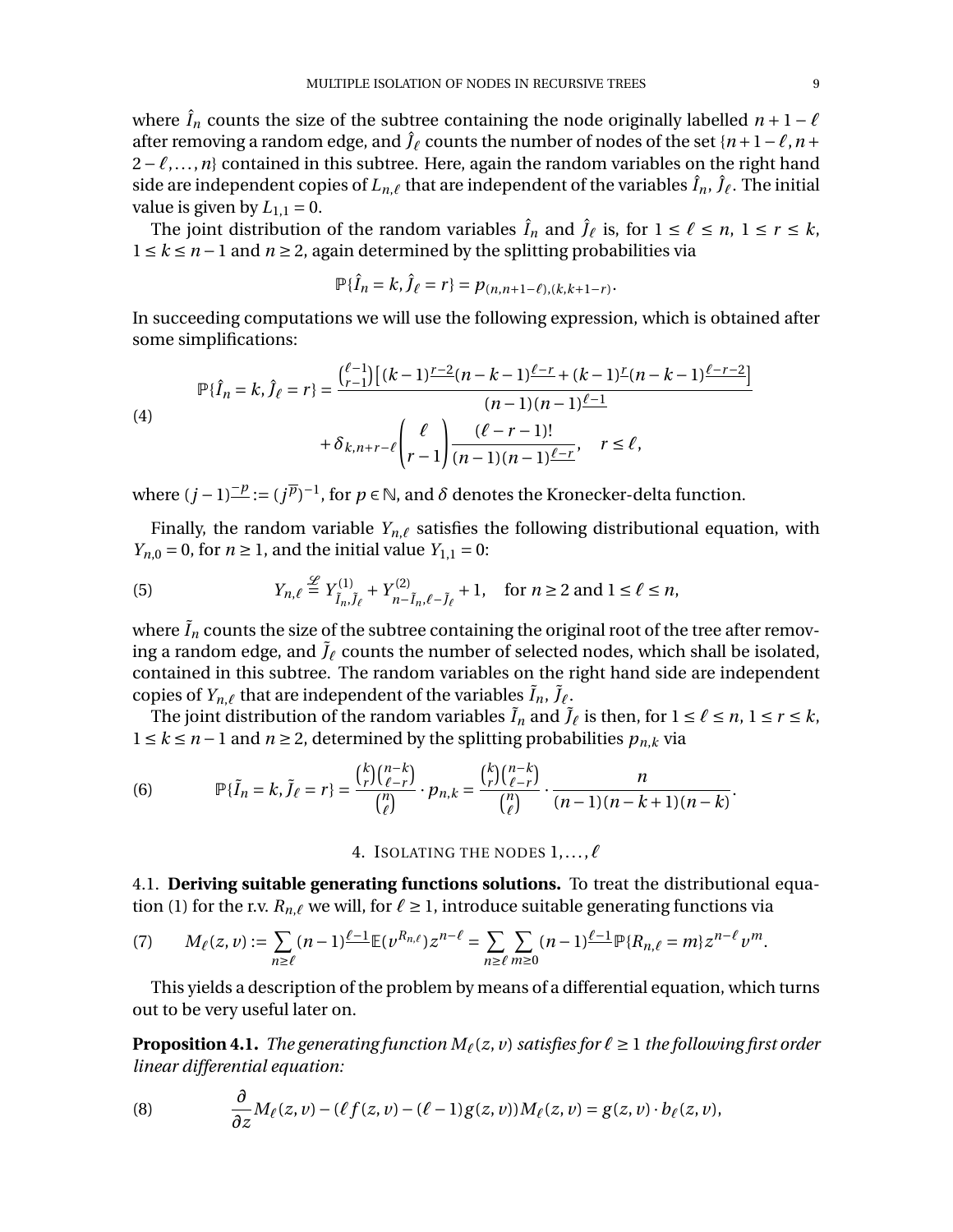*with functions*

<span id="page-9-2"></span>(9) 
$$
f(z,v) = \frac{\nu \log(\frac{1}{1-z})}{(1-z)\nu \log(\frac{1}{1-z}) + z(1-v)}, \quad g(z,v) = \frac{1}{(1-z)\nu \log(\frac{1}{1-z}) + z(1-v)},
$$

*and*

<span id="page-9-1"></span>(10) 
$$
b_{\ell}(z,v) = v \sum_{r=1}^{\ell-1} \left[ \binom{\ell-1}{r} + \binom{\ell-1}{r-2} \right] M_r(z,v) M_{\ell-r}(z,v),
$$

*and the initial condition*  $M_\ell(0, v) = v^{\ell-1}(\ell-1)!$ .

*Proof.* From the distributional equation [\(1\)](#page-7-1) we immediately obtain the following recurrence for the probability generating function of  $R_{n,\ell}$ :

<span id="page-9-0"></span>
$$
(11) \qquad \mathbb{E}(\nu^{R_{n,\ell}}) = \nu \sum_{r=1}^{\ell} \sum_{k=r}^{n-1} \mathbb{P}\{I_n = k, J_{\ell} = r\} \mathbb{E}(\nu^{R_{k,r}^{(1)}}) \mathbb{E}(\nu^{R_{n-k,\ell-r}^{(2)}}), \quad \text{for } 1 \le \ell \le n \text{ and } n \ge 2,
$$

with initial value  $\mathbb{E}(v^{R_{1,1}}) = 1$  and where the probabilities  $\mathbb{P}\{I_n = k, J_\ell = r\} = p_{(n,\ell),(k,r)}$  are given in [\(2\)](#page-7-2). Multiplying recurrence [\(11\)](#page-9-0) by  $(n-1)(n-1)\frac{\ell-1}{2}z^{n-\ell}$  and taking the summation over all  $n \geq \ell$  leads to the differential equation (we omit here these lengthy, but straightforward computations)

$$
\left((1-z)\nu\log\Big(\frac{1}{1-z}\Big)+z(1-\nu)\right)\frac{\partial}{\partial z}M_{\ell}(z,\nu)+\left(\ell-1-\ell\,\nu\log\Big(\frac{1}{1-z}\Big)\right)M_{\ell}(z,\nu)=b_{\ell}(z,\nu),
$$

with  $b_{\ell}(z, v)$  given by [\(10\)](#page-9-1). Simple manipulations and using [\(9\)](#page-9-2) yield the stated differential equation [\(8\)](#page-8-1). Note that  $M_{\ell}(0, \nu) = (\ell - 1)^{\ell-1} \mathbb{E}(\nu^{R_{\ell,\ell}}) = \nu^{\ell-1}(\ell - 1)!,$  since  $R_{\ell,\ell} = \ell - 1$ , for  $\ell \ge 1$ .  $\ell \geq 1.$ 

Somewhat surprisingly, the solution of the initial value problem in Proposition [4.1](#page-8-2) can be stated explicitly and implies the following preliminary result.

<span id="page-9-4"></span>**Proposition 4.2.** *Let f* (*z*, *v*) *and g* (*z*, *v*) *defined as in* [\(9\)](#page-9-2)*. Then the generating functions*  $M_\ell(z, v)$  *are for*  $\ell \geq 1$  *given by the following explicit expressions:* 

<span id="page-9-3"></span>(12) 
$$
M_1(z, v) = e^{\int_0^z f(t, v) dt},
$$

$$
M_\ell(z, v) = v^{\ell-1} (\ell-1)! (M_1(z, v))^{\ell} = v^{\ell-1} (\ell-1)! \exp \left( \int_0^z \ell f(t, v) dt \right), \text{ for } \ell \ge 2.
$$

*Proof.* First one can check easily that the given generating functions indeed satisfy the ini-tial conditions as stated in Proposition [4.1,](#page-8-2) i.e.,  $M_\ell(0, \nu) = \nu^{\ell-1}(\ell-1)!, \ell \ge 1$ . To show that the functions stated also satisfy the differential equation [\(8\)](#page-8-1) we use induction. Plugging  $\ell$  = 1 into [\(8\)](#page-8-1) it simplifies to

$$
\frac{\partial}{\partial z}M_1(z,v) - f(z,v)M_1(z,v) = 0,
$$

which is satisfied by formula [\(12\)](#page-9-3). Now let us assume that (12) holds for all  $1 \le r < \ell$ . Then, the expression  $b_{\ell}(z, v)$  defined in [\(10\)](#page-9-1) simplifies as follows:

$$
b_{\ell}(z, v) = v \sum_{r=1}^{\ell-1} \left[ \binom{\ell-1}{r} + \binom{\ell-1}{r-2} \right] M_r(z, v) M_{\ell-r}(z, v)
$$
  
=  $v^{\ell-1} (M_1(z, v))^{\ell} \cdot \sum_{r=1}^{\ell-1} \left[ \binom{\ell-1}{r} + \binom{\ell-1}{r-2} \right] (r-1)! (\ell-r-1)!$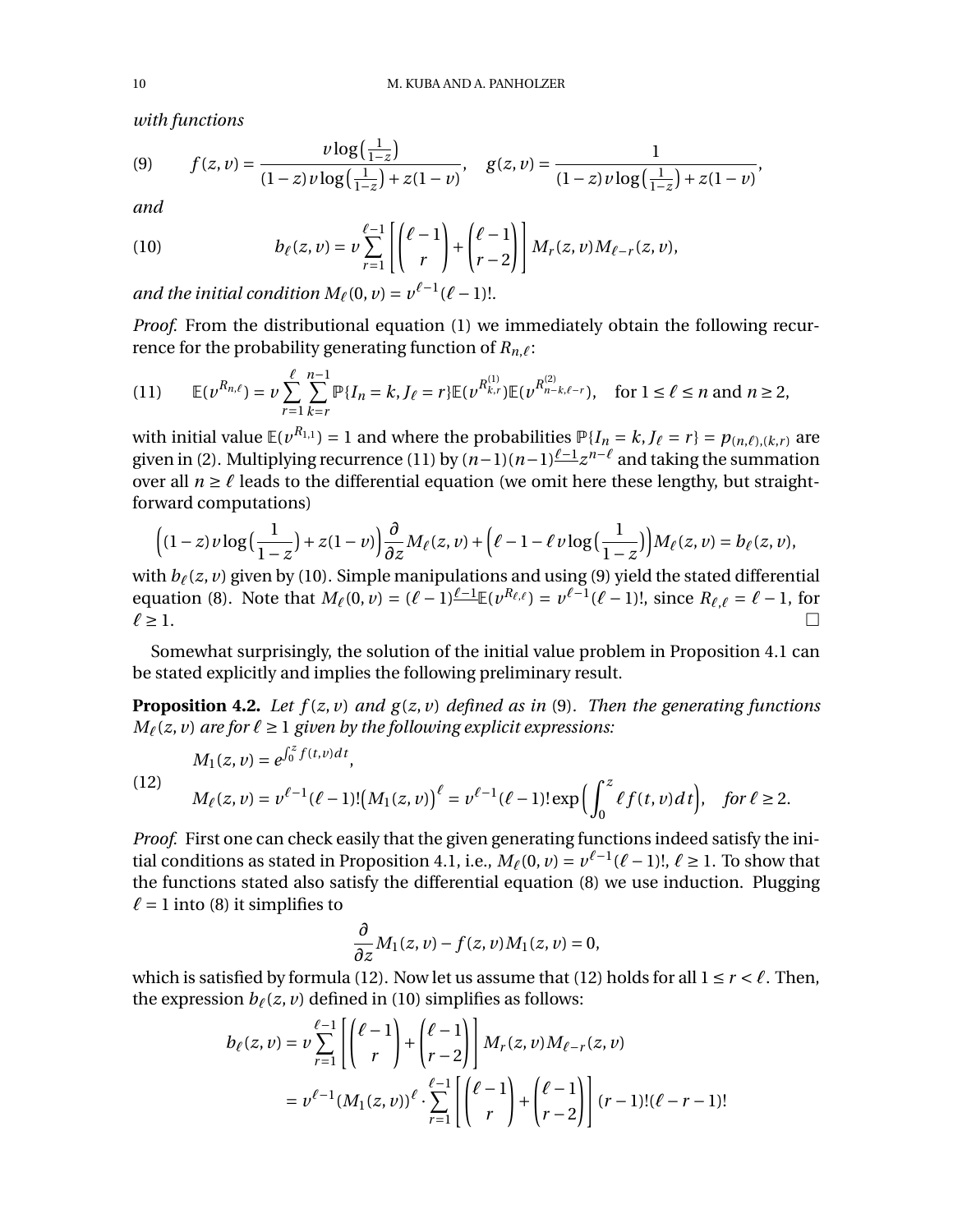$$
= v^{\ell-1}(\ell-1)!(M_1(z,v))^{\ell} \cdot \sum_{r=1}^{\ell-1} \left( \frac{1}{r} + \frac{r-1}{(\ell-r+1)(\ell-r)} \right).
$$

The sum can be evaluated easily:

<span id="page-10-0"></span>
$$
\sum_{r=1}^{\ell-1} \left( \frac{1}{r} + \frac{r-1}{(\ell-r+1)(\ell-r)} \right) = \sum_{r=1}^{\ell-1} \frac{1}{r} + \sum_{r=1}^{\ell-1} \frac{1}{(r+1)r} = \sum_{r=1}^{l-1} \frac{1}{(r+1)r}
$$

$$
= \ell \sum_{r=1}^{\ell-1} \left( \frac{1}{r} - \frac{1}{r+1} \right) = \ell \left( 1 - \frac{1}{\ell} \right) = \ell - 1,
$$

which yields

*@*

(13) 
$$
b_{\ell}(z,v) = (\ell-1)v^{\ell-1}(\ell-1)!(M_1(z,v))^{\ell}.
$$

Plugging the function  $v^{\ell-1}(\ell-1)!(M_1(z, v))^{\ell}$  stated in [\(12\)](#page-9-3) into the left hand side of the differential equation [\(8\)](#page-8-1) one gets after straightforward computations

$$
\frac{\partial}{\partial z} M_{\ell}(z, v) - (\ell f(z, v) - (\ell - 1)g(z, v))M_{\ell}(z, v) \n= v^{\ell-1}(\ell - 1)!\ell (M_1(z, v))^{\ell-1} \frac{\partial}{\partial z} M_1(z, v) - (\ell f(z, v) - (\ell - 1)g(z, v))v^{\ell-1}(\ell - 1)!(M_1(z, v))^{\ell} \n= g(z, v) \cdot (\ell - 1)v^{\ell-1}(\ell - 1)!(M_1(z, v))^{\ell},
$$

which, due to [\(13\)](#page-10-0), matches with the right hand side  $g(z, v)b_{\ell}(z, v)$  of [\(8\)](#page-8-1), i.e., formula [\(12\)](#page-9-3) also holds for the value  $\ell$ .

4.2. **Establishing a weak limit law by exploiting the singular structure.** As mentioned previously, the so-called method of moments, which will be applied for the analysis of the random variables  $L_{n,\ell}$  and  $Y_{n,\ell}$  in the succeeding sections, is not suited for the derivation of a non-degenerate limit law of  $R_{n,\ell}$ . Instead, we will determine the singular structure of the generating function  $M_\ell(z, v)$ , as obtained in the previous subsection. Then, we use complex analytic methods to determine the asymptotic behaviour of the *n*-th coefficients of  $M_\ell(z, v)$ , and to obtain a weak limit law. In order to do so, we will build on earlier results concerning the case  $\ell = 1$ : one should here give much credit to Drmota et al. [\[7\]](#page-24-11), who have established this case. Since by

$$
M_{\ell}(z, v) = v^{\ell-1}(\ell-1)!\big(M_1(z, v)\big)^{\ell}, \quad \ell \ge 2,
$$

we can relate the analysis of  $M_\ell(z, v)$  to the corresponding analysis of the special case  $\ell = 1$ , following closely the arguments of [\[7\]](#page-24-11). We start by determining the singularities of

$$
f(z, v) = \frac{v \log(\frac{1}{1-z})}{(1-z)v \log(\frac{1}{1-z}) + z(1-v)}
$$

,

as defined in [\(9\)](#page-9-2): the function is singular at  $z = 1$  due to the logarithmic factor. However, it was observed that the function has another singularity  $z_0(v)$ , which coincides with  $z = 1$ for  $v = 1$ . We collect a result of [\[7\]](#page-24-11).

<span id="page-10-1"></span>**Lemma 4.3.** *Set*  $v = e^w$  *and suppose that*  $|\arg(w)| \le \pi - \delta$  *and*  $0 < |w| < \eta$  *for some*  $\delta > 0$ *and some sufficiently small*  $\eta$  > 0. Then, for every w in that range there is exactly one zero of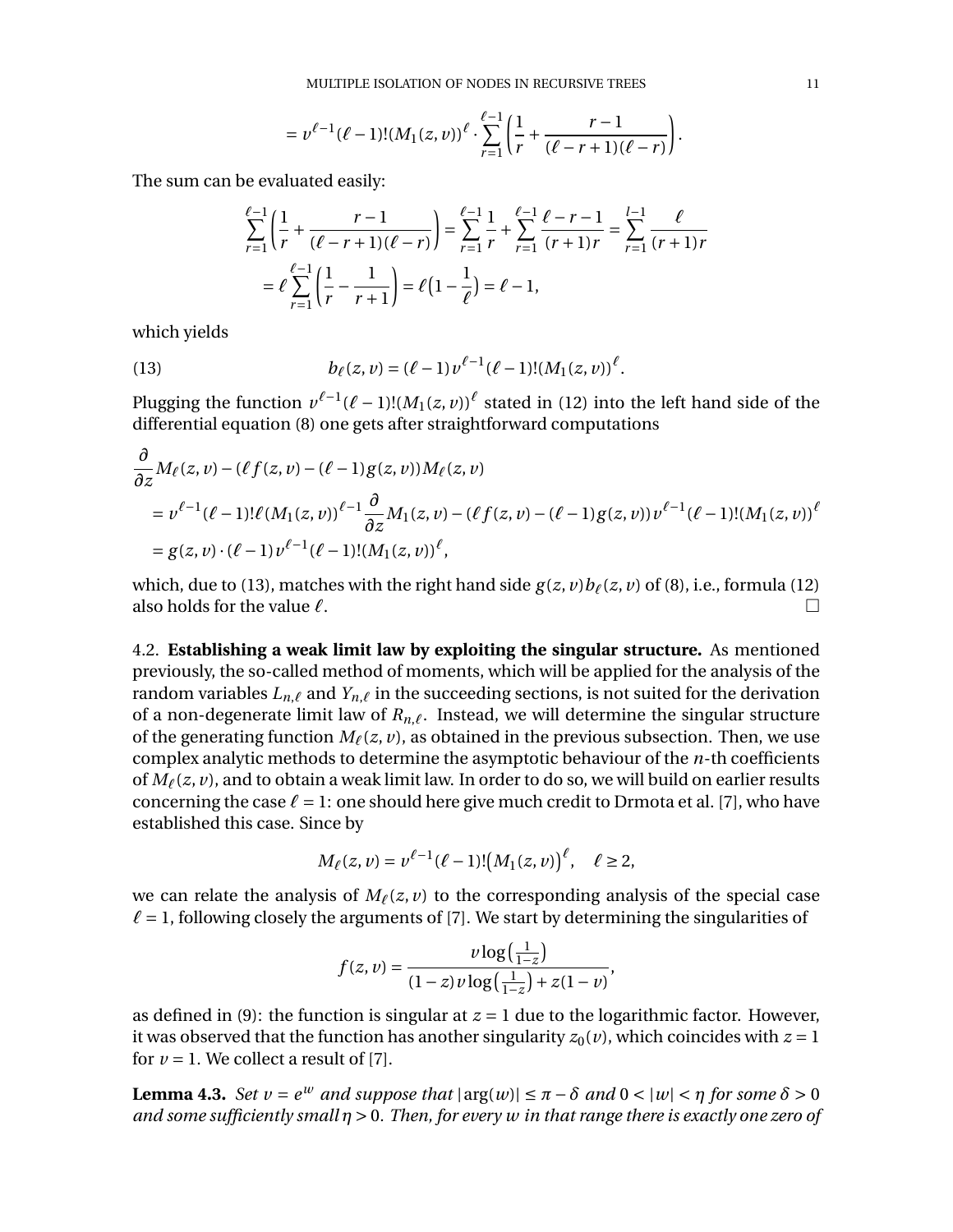the mapping  $z \mapsto \frac{1}{f(z,e^w)}$ , that is asymptotically given by

$$
z_0(e^w) = 1 - \frac{w}{\log \frac{1}{w}} + \frac{w \log \log \frac{1}{w}}{\log^2 \frac{1}{w}} + \mathcal{O}\Big(\frac{w(\log \log \frac{1}{w})^2}{\log^3 \frac{1}{w}}\Big),
$$

*uniformly as*  $w \rightarrow 0$  *<i>and*  $|\arg(w)| \leq \pi - \delta$ .

By Proposition [4.2](#page-9-4) one can obtain an asymptotic expansion of  $M_1(z, v)$  and thus of  $M_{\ell}(z, v)$  using the singularity structure of  $f(z, v)$ . We state the following important result of [\[7\]](#page-24-11):

<span id="page-11-1"></span>**Lemma 4.4.** *Let*  $v = v(n) = e^{i\lambda n^{-1}(\log n)^A}$  *for a real number*  $\lambda \neq 0$  *and some*  $A > 1$ *. Then,*  $M_1(1, v) = e^{\log n - (A-1)\log \log n + \mathcal{O}(1)}$ .

*and*

<span id="page-11-2"></span>(14)  
\n
$$
M_1(z, v) = M_1(1, v) \cdot \exp\left(-\frac{(1-z)\log(1-z) - (1-z)}{i\lambda n^{-1} (\log n)^A} + \mathcal{O}\left(\frac{|1-z|^2 (\log(|1-z|)^2)}{n^{-2} (\log n)^{2A}}\right)\right)
$$
\n
$$
+ \mathcal{O}\left(|1-z| \log(|1-z|)\right),
$$

*uniformly for*  $|z-1| \le n^{-1}(\log n)^{A-1}$ *, and*  $t \in \Delta$ *. Moreover, if*  $|z-z_0(v)| \le n^{-1}(\log n)^{A-1}$ *, and*  $t \in \Delta$ *, then* 

<span id="page-11-3"></span>(15) 
$$
M_1(z,v) = \left(\frac{1}{1-\frac{z}{z_0(v)}}\right)^{1+\frac{1}{\log n}+\mathcal{O}\left(\frac{\log\log n}{(\log n)^2}\right)}e^{C-(A-1)\frac{\log\log n}{\log n}+\mathcal{O}\left(\frac{1}{\log n}\right)},
$$

*for some constant C.*

Consequently, we directly obtain an expansion of  $M_\ell(z, v) = v^{\ell-1}(\ell-1)! (M_1(z, v))^{\ell}$ . The next step is to use a Cauchy integral to extract coefficients of  $M_\ell(z, v)$ , and to obtain an asymptotic expansion of the probability generating function of  $R_{n,\ell}$ . It is convenient to consider the shifted random variable  $\hat{R}_{n,\ell} = R_{n,\ell} - (\ell - 1)$ . Following [\[7\]](#page-24-11), we use a contour integral as depicted in [\(2\)](#page-11-0), surrounding the singularities  $z = 1$  and  $z = z_0(s)$  with winding number one around the origin



<span id="page-11-0"></span>FIGURE 2. Integration path  $\gamma$ ; Hankel contour  $\mathcal{H}$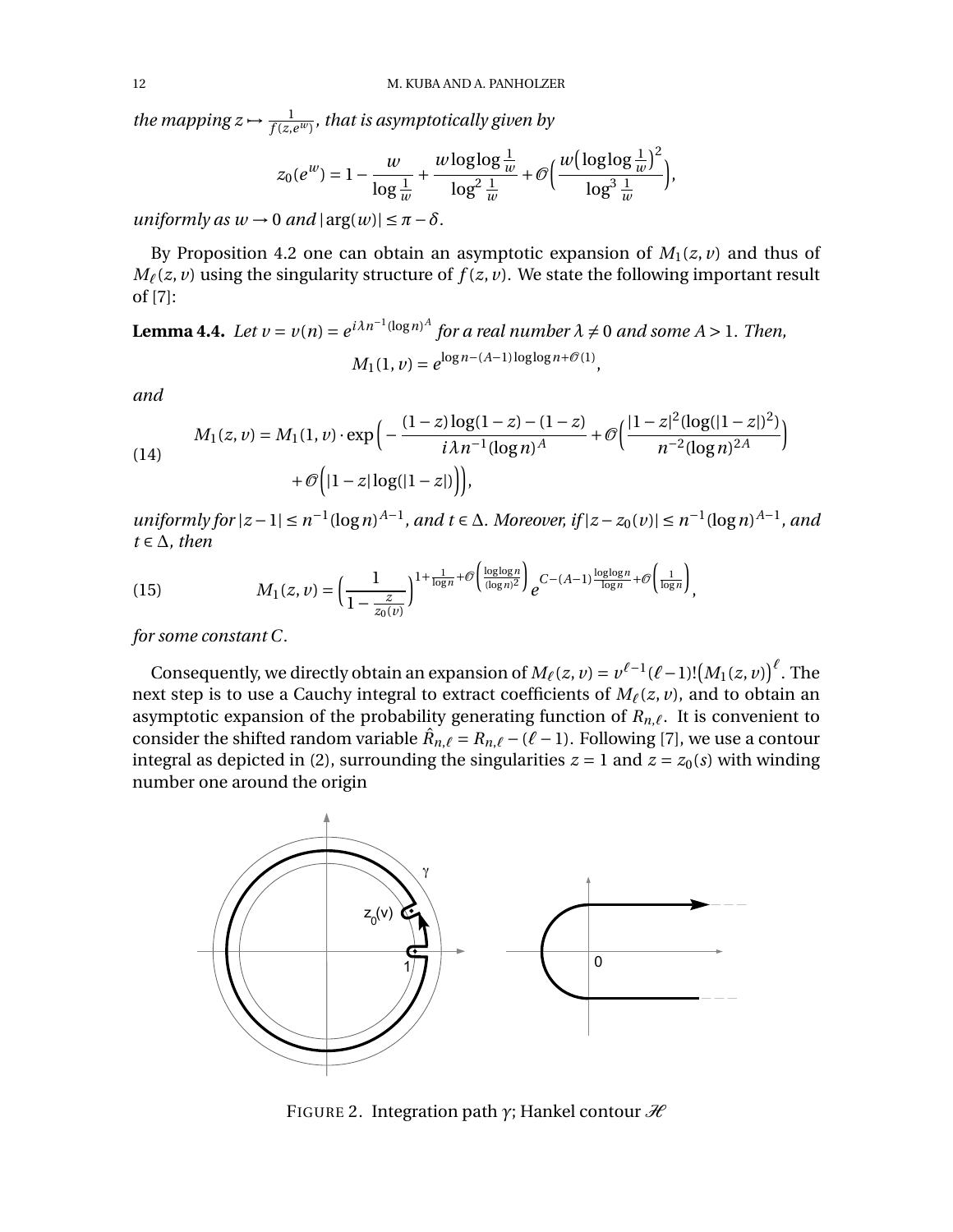and extract coefficients according to the definition of  $M_\ell(z, v)$  given in [\(7\)](#page-8-3):

$$
\mathbb{E}(\nu^{\hat{R}_{n,\ell}}) = \frac{1}{\nu^{\ell-1}(n-1)\frac{\ell-1}{2}} [z^{n-\ell}] M_{\ell}(z,\nu) = \frac{1}{\nu^{\ell-1}(n-1)\frac{\ell-1}{2}} 2\pi i \int_{\gamma} \frac{M_{\ell}(z,\nu)}{z^{n-\ell+1}} dz
$$
  

$$
= \frac{(\ell-1)!}{(n-1)\frac{\ell-1}{2}} \frac{1}{2\pi i} \int_{\gamma} \frac{(M_1(z,\nu))^{\ell}}{z^{n-\ell+1}} dz.
$$

(16)

Note that we assume that  $v = v(n) = e^{i\lambda n^{-1}(\log n)^2}$  for  $\lambda \in \mathbb{R} \setminus \{0\}$ . We obtain the following result.

<span id="page-12-0"></span>**Lemma 4.5.** *Assume that*  $v = v(n) = e^{i\lambda n^{-1}(\log n)^2}$  for  $\lambda \in \mathbb{R} \setminus \{0\}$ . Then

$$
\mathbb{E}(\nu^{\hat{R}_{n,\ell}})=z_0(\nu)^{-n}\Big(1+\mathcal{O}\Big(\frac{1}{\log n}\Big)\Big),\,
$$

*where*  $z_0(v) \neq 1$  *is a zero of the function*  $\frac{1}{f(z,v)}$ *, with*  $f(z,v)$  given in [\(9\)](#page-9-2)*, and*  $z_0(v)$  *satisfying the asymptotic expansion*

$$
z_0(v) = 1 - \frac{i\lambda \log n}{n} - \frac{i\lambda \log \log n}{n} - \frac{i\lambda \log(i\lambda)}{n} + \mathcal{O}\left(\frac{(\log \log n)^2}{n \log n}\right).
$$

*Proof.* We note first that the expansion of  $z_0(\nu)$  follows rather quickly from Lemma [4.3](#page-10-1) with the choice  $v = e^w = e^{i\lambda n^{-1}(\log n)^2}$ . Next we turn to the curve  $\gamma$ . It consists of four parts,

$$
\gamma = \gamma_1 \cup \gamma_2 \cup \gamma_3 \cup \gamma_4.
$$

Two so-called Hankel-contours  $\gamma_2, \gamma_4$ , surrounding the singularities  $z = 1$  and  $z = z_0(s)$ , and the remaining paths  $\gamma_1$  and  $\gamma_3$  stem from a circle of radius  $r > 1$ ; in particular we use  $r = 1 + \frac{\log n}{n}$ . Let *H* denote the major part of a Hankel contour, consisting of a half circle of radius 1 and two lines of length  $\log n$ :

$$
\mathcal{H} = \{z \in \mathbb{C} : |z| = 1, \Re(z) \le 0\} \cup \{z \in \mathbb{C} : 0 \le \Re(z) \le \log n, \quad \Im(z) = \pm 1\}.
$$

We consider first the integral  $I_1$  around the singularity  $z = 1$ , using the substitution  $z =$  $1 + \frac{u}{n}$ , with  $u \in \mathcal{H}$ . We have

$$
I_1 = \frac{(\ell-1)!}{(n-1)^{\ell-1}} \frac{1}{2\pi i} \int_{\gamma_2} \frac{\left(M_1(z,v)\right)^{\ell}}{z^{n-\ell+1}} dz = \frac{(\ell-1)!}{n^{\ell}} \frac{1}{2\pi i} \int_{\mathcal{H}} \frac{\left(M_1\left(1+\frac{u}{n},v\right)\right)^{\ell}}{(1+\frac{u}{n})^{n-\ell+1}} du.
$$

By Lemma [\(4.4\)](#page-11-1) equation [14](#page-11-2) we obtain that

$$
\left|M_1(1+\frac{u}{n},v)\right|=\mathcal{O}\left(\frac{n}{\log n}\right),\
$$

for  $u \in \mathcal{H}$ , such that

$$
\frac{(\ell-1)!}{n^{\ell}}\Big|M_1(1+\frac{u}{n},v)\Big|^{\ell}=\mathcal{O}\Big(\frac{1}{\log^{\ell} n}\Big).
$$

Moreover, we get

$$
(1+\frac{u}{n})^{-n+\ell-1}=e^{-u}\left(1+\mathcal{O}\left(\frac{|u|^2}{n}\right)\right)
$$

.

Consequently, decomposing the Hankel counter into the half circle and the two rays of length log*n* we get

$$
I_1 = \mathcal{O}\Big(\frac{1}{\log^{\ell} n} + \frac{1}{\log^{\ell} n} \int_0^{\log n} e^{-u} du\Big) = \mathcal{O}\Big(\frac{1}{\log^{\ell} n}\Big).
$$

¢¥*`*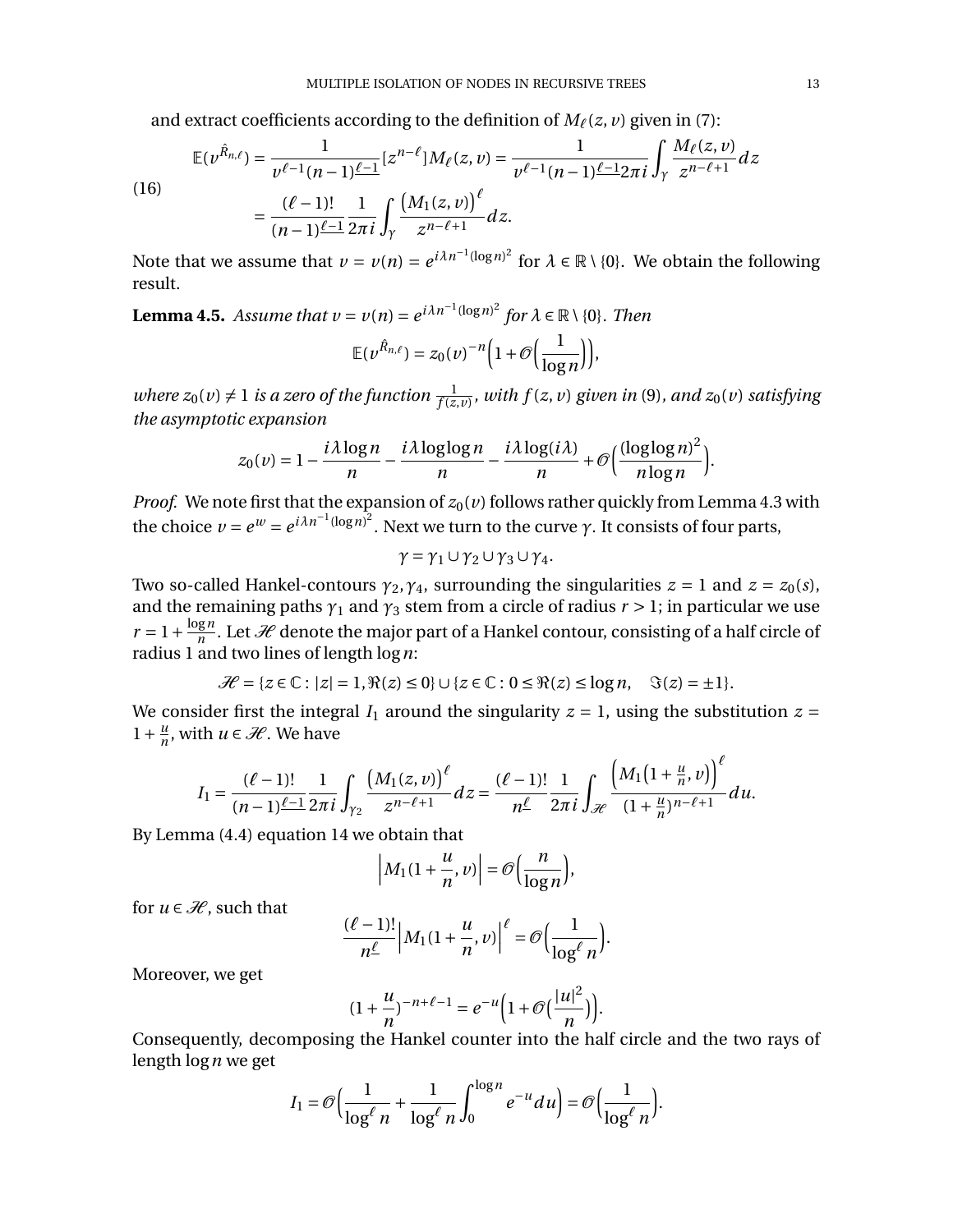Next we consider the main contribution - the integral around the singularity  $z = z_0(v)$ . We use the substitution  $z = z_0(v)(1 + \frac{u}{n})$ , with  $u \in \mathcal{H}$ .

$$
I_2 = \frac{(\ell-1)!}{(n-1)\ell-1} \frac{1}{2\pi i} \int_{\gamma_2} \frac{\left(M_1(z,v)\right)^{\ell}}{z^{n-\ell+1}} dz = \frac{(\ell-1)! z_0(v)^{-n+\ell}}{n^{\ell}} \frac{1}{2\pi i} \int_{\mathcal{H}} \frac{\left(M_1(z_0(v)(1+\frac{u}{n}),v)\right)^{\ell}}{(1+\frac{u}{n})^{n-\ell+1}} du.
$$

By Lemma [4.4,](#page-11-1) equation [\(15\)](#page-11-3), and using continuity arguments implying that  $C = -1$  (com-pare with [\[7\]](#page-24-11)), it can be shown that for  $u \in \mathcal{H}$ 

$$
M_1(1+\frac{u}{n},v) = n^{1+\frac{1}{\log n}+\mathcal{O}\left(\frac{\log\log n}{(\log n)^2}\right)}(-u)^{-1-\frac{1}{\log n}+\mathcal{O}\left(\frac{\log\log n}{(\log n)^2}\right)}e^{-1+\mathcal{O}\left(\frac{\log\log n}{\log n}\right)}
$$

$$
= n^{1+\mathcal{O}\left(\frac{\log\log n}{(\log n)^2}\right)}(-u)^{-1-\frac{1}{\log n}+\mathcal{O}\left(\frac{\log\log n}{(\log n)^2}\right)}e^{\mathcal{O}\left(\frac{\log\log n}{\log n}\right)}.
$$

Consequently, we obtain

$$
I_2 = \frac{n^{\ell}(\ell-1)!z_0(v)^{-n+\ell}}{n^{\ell}} \frac{1}{2\pi i} \int_{\mathcal{H}} \frac{\left(M_1(z_0(v)(1+\frac{u}{n}),v)\right)^{\ell}}{(1+\frac{u}{n})^{n-\ell+1}} du
$$
  
= 
$$
\frac{n^{\ell}(\ell-1)!z_0(v)^{-n+\ell}}{n^{\ell}} \frac{1}{2\pi i} \int_{\mathcal{H}} (-u)^{-\ell-\frac{\ell}{\log n}} e^{-u} du \left(1+\mathcal{O}(\frac{1}{\log n})\right).
$$

Using the contour integral representation by Hankel of the reciprocal of the gamma function

$$
\frac{1}{2\pi i}\int_{\mathscr{H}}(-u)^{-s}e^{-u}=\frac{1}{\Gamma(s)}+\mathscr{O}\Big(\frac{1}{n(\log n)^{\Re(s)}}\Big),\,
$$

we get

$$
I_2 = \frac{n^{\ell}(\ell-1)!z_0(\nu)^{-n+\ell}}{\Gamma(\ell+\frac{\ell}{\log n})n^{\ell}}\Big(1+\mathcal{O}(\frac{1}{\log n})\Big).
$$

Expansion of  $\frac{n^{\ell}}{n^{\ell}}$ ,  $z_0(\nu)^{\ell}$  and  $\Gamma(\ell + \frac{\ell}{\log n})$  leads to

$$
I_2 = z_0(\nu)^{-n} \Big( 1 + \mathcal{O}(\frac{1}{\log n}) \Big).
$$

Next we consider the integral for  $|z - 1| \ge \epsilon$ . Since  $M_1(z, v)$  and thus also  $M_\ell(z, v)$  has no singularities except  $z = 1$  and  $z = z_0(v)$  the function is uniformly bounded for  $|z| = R$  and  $|z-1|$  ≥  $\epsilon$ . Consequently, the integral *I*<sub>3</sub> satisfies

$$
I_3 = \frac{(\ell-1)!}{(n-1)\ell-1} \frac{1}{2\pi i} \int_{|z|=R, |z-1|\geq \epsilon} \frac{\left(M_1(z,\nu)\right)^{\ell}}{z^{n-\ell+1}} dz = \mathcal{O}\left(\frac{1}{R^{n-\ell+1}n^{\ell-1}}\right) = \mathcal{O}\left(\frac{1}{n^{\ell}}\right).
$$

It is known [\[7\]](#page-24-11) that in the remaining case  $|z = R|, |z - 1| < \epsilon$ , it holds

$$
M_1(z,\nu) = \mathcal{O}\left(\frac{n}{\log n}\right).
$$

Hence,

$$
I_4 = \frac{(\ell-1)!}{(n-1)\ell-1} \frac{1}{2\pi i} \int_{|z|=R, |z-1| < \epsilon} \frac{\big(M_1(z,\nu)\big)^{\ell}}{z^{n-\ell+1}} dz = \mathcal{O}\Big(\frac{n^{\ell}}{\log^{\ell}(n) n^{\ell-1} R^{n-\ell+1}}\Big) = \mathcal{O}\Big(\frac{1}{\log^{\ell}(n)}\Big).
$$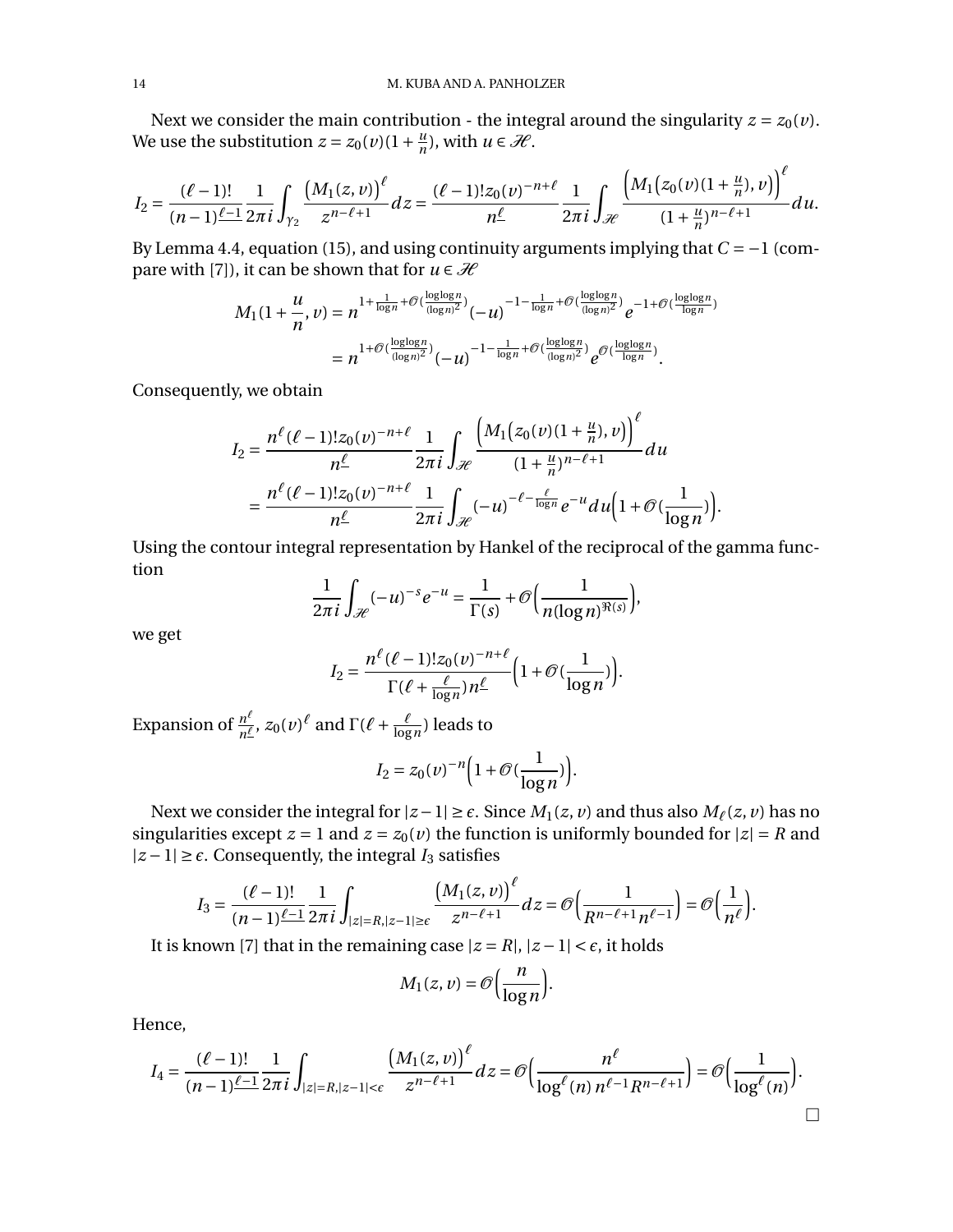In order to obtain the weak limit from Lemma [4.5](#page-12-0) we consider the shifted and normalized random variable

$$
R_{n,\ell}^* = \frac{R_{n,\ell} - (\ell - 1) - \frac{n}{\log n} - \frac{n \log \log n}{(\log n)^2}}{\frac{n}{(\log n)^2}} = \frac{\hat{R}_{n,\ell} - a_n}{b_n},
$$

with

$$
a_n = \frac{n}{\log n} + \frac{n \log \log n}{(\log n)^2}, \qquad b_n = \frac{n}{(\log n)^2}.
$$

The characteristic function of  $R^*_{n,\ell}$  is given by

$$
\mathbb{E}(e^{i\lambda R_{n,\ell}^*})=\mathbb{E}(e^{i\lambda(\hat{R}_{n,\ell}-a_n)/b_n})=\mathbb{E}(e^{i\lambda \hat{R}_{n,\ell}/b_n})e^{-i\lambda a_n/b_n}.
$$

Note that

$$
e^{-i\lambda a_n/b_n} = e^{-i\lambda \log n - i\lambda \log \log n}.
$$

By Lemma [4.5](#page-12-0) we obtain for the characteristic function - the probability generating function of  $\hat{R}_{n,\ell}$  with  $\nu = \nu(n) = e^{i\lambda n^{-1}(\log n)^2} = e^{i\lambda/b_n}$  - the result

(17)  
\n
$$
\mathbb{E}(e^{i\lambda \hat{R}_{n,\ell}/b_n}) = \mathbb{E}((\nu(n))^{\hat{R}_{n,\ell}}) = e^{-n \log z_0(\nu)} \Big( 1 + \mathcal{O}\Big(\frac{1}{\log n}\Big) \Big)
$$
\n
$$
= e^{i\lambda \log n + i\lambda \log \log n + i\lambda \log(i\lambda)} + \mathcal{O}\Big(\frac{(\log \log n)^2}{\log n}\Big).
$$

Consequently,

$$
\mathbb{E}(e^{i\lambda R_{n,\ell}^*})=e^{i\lambda\log(i\lambda)}+\mathcal{O}\bigg(\frac{(\log\log n)^2}{\log n}\bigg).
$$

Finally, noting that

$$
i\lambda \log(i\lambda) = i\lambda (\log|\lambda| + i \operatorname{sgn}(\lambda)\frac{\pi}{2}) = i\lambda \log|\lambda| - \frac{\pi}{2}\operatorname{sgn}(\lambda)\lambda = i\lambda \log|\lambda| - \frac{\pi}{2}|\lambda|,
$$

proves that

$$
\mathbb{E}(e^{i\lambda R_{n,\ell}^*})=e^{i\lambda\log|\lambda|-\frac{\pi}{2}|\lambda|}+\mathcal{O}\Big(\frac{(\log\log n)^2}{\log n}\Big).
$$

This implies that the characteristic function of  $R^*_{n,\ell}$  converges to the characteristic function of a stable random variable with characteristic quadruple  $(0, \frac{\pi}{2}, 1, -1)$ .

<span id="page-14-1"></span>5. ISOLATING THE NODES  $n+1-l,...,n$ 

<span id="page-14-0"></span>5.1. **Generating functions description.** In order to study the r.v.  $L_{n,\ell}$  satisfying the distri-butional recurrence [\(3\)](#page-7-3), we introduce for  $\ell \geq 1$  the generating functions

(18) 
$$
N_{\ell}(z,v) := \sum_{n \geq \ell} (n-1)^{\ell-2} \mathbb{E}(v^{L_{n,\ell}}) z^{n+1-\ell};
$$

note that in the special case  $\ell = 1$  one has  $(n-1)^{-1} = \frac{1}{n}$ . The starting point of our considerations is the following Proposition.

**Proposition 5.1.** *The generating functions*  $N_\ell(z, v)$  *satisfy for*  $\ell \ge 1$  *the following second order differential equations:*

(19) 
$$
\frac{\partial^2}{\partial z^2} N_\ell(z,v) + (\ell-1) g(z,v) \frac{\partial}{\partial z} N_\ell(z,v) - \frac{v g(z,v)}{1-z} N_\ell(z,v) = g(z,v) \cdot b_\ell(z,v),
$$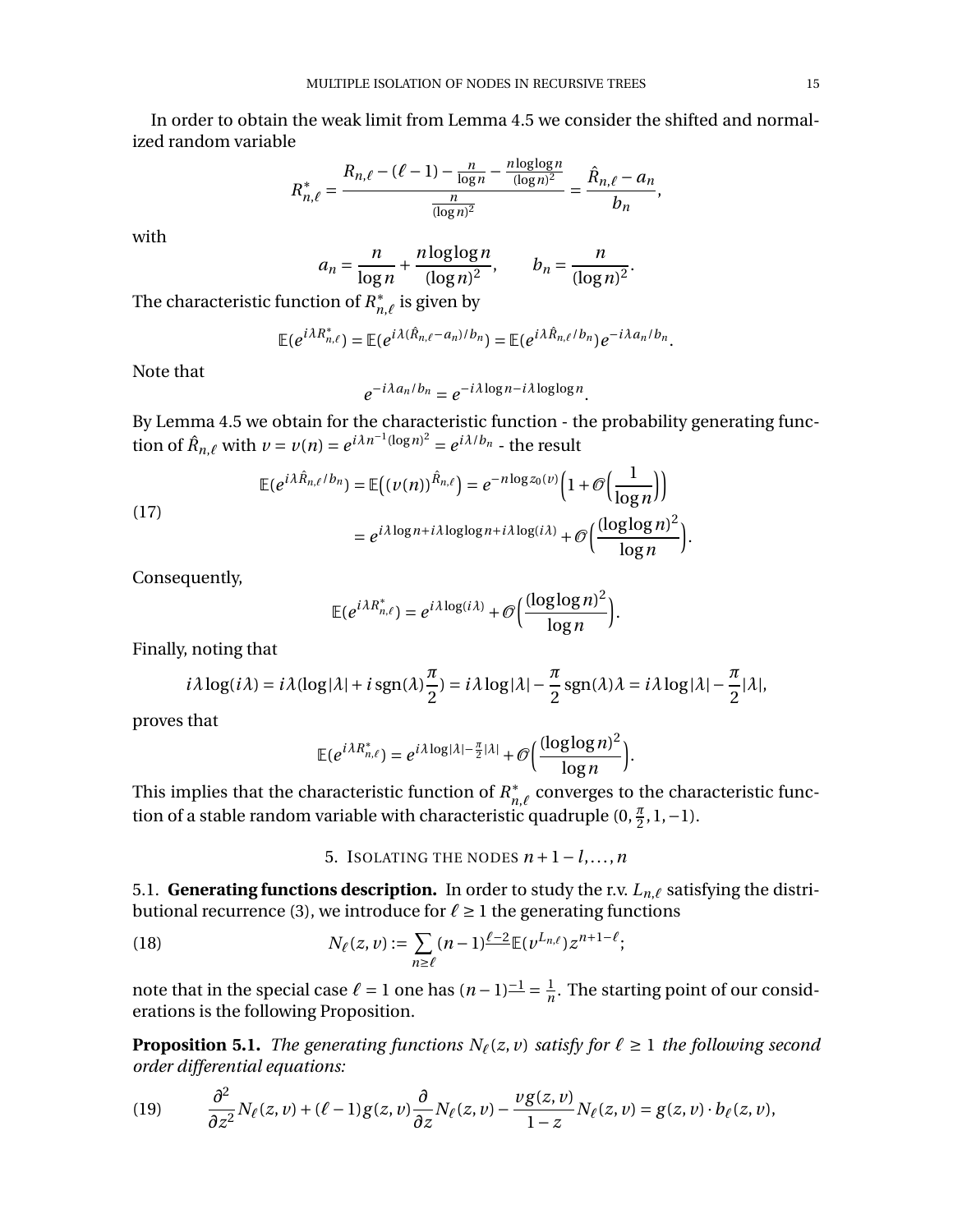*with*  $g(z, v)$  *as defined in* [\(9\)](#page-9-2) *and where*  $b_\ell(z, v)$  *is given by* 

<span id="page-15-3"></span>
$$
(20) \qquad b_{\ell}(z,\nu)=\nu\sum_{r=1}^{\ell-1}\binom{\ell}{r}N_r(z,\nu)\frac{\partial^2}{\partial z^2}N_{\ell-r}(z,\nu)+\sum_{r=1}^{\ell-1}\binom{\ell}{r-1}(\ell-r-1)!\nu^{\ell-r}\frac{\partial}{\partial z}N_r(z,\nu).
$$

**Remark 5.2.** *In contrast to the previous section studying*  $M_\ell(z, v)$ *, so far we are not able to derive a closed form expression for*  $N_\ell(z, v)$ *, not even in the simplest case*  $\ell = 1$ *.* 

*Proof.* We obtain from the distributional equation [\(3\)](#page-7-3) the following recurrence for the probability generating function  $E(\nu^{L_{n,\ell}})$ :

<span id="page-15-0"></span>(21) 
$$
\mathbb{E}(v^{L_{n,\ell}}) = v \sum_{r=1}^{\ell} \sum_{k=r}^{n-1} \mathbb{P}\{\hat{I}_n = k, \hat{J}_\ell = r\} \mathbb{E}(v^{L_{k,r}}) \mathbb{E}(v^{L_{n-k,\ell-r}}), \text{ for } 1 \leq \ell \leq n \text{ and } n \geq 2,
$$

with initial value  $\mathbb{E}(L_{1,1}) = 1$ . When translating the recurrence relation [\(21\)](#page-15-0) into a differential equation, for  $\ell \geq 4$  we always have to distinguish between the four cases  $r = 1$ ,  $1 < r < \ell - 1$ ,  $r = \ell - 1$  and  $r = \ell$ . Moreover, note that  $(n-1)\frac{\ell-1}{n}$   $(n-1)\frac{\ell-r}{r} = (n+r-\ell-1)\frac{r-1}{r}$ . Multiplying [\(21\)](#page-15-0) with  $(n-1)(n-1)\frac{\ell-1}{2}z^{n-l}$  and taking summation over all  $n \geq \ell$  leads then to a second order differential equation for  $N_\ell(z, v)$ , where the functions  $N_r(z, v)$  with  $r < \ell$ are appearing in the inhomogeneous part. Again we do not carry out these straightforward computations, which eventually give

<span id="page-15-2"></span>
$$
(22)\ \left((1-z)\,\nu\log\Big(\frac{1}{1-z}\Big)+z(1-\nu)\right)\frac{\partial^2}{\partial z^2}N_\ell(z,\nu)+(\ell-1)\frac{\partial}{\partial z}N_\ell(z,\nu)-\frac{\nu}{1-z}N_\ell(z,\nu)=b_\ell(z,\nu),
$$

with

$$
b_{\ell}(z,\nu) = \nu \sum_{r=1}^{\ell-1} {\ell-1 \choose r-1} \Big( N_r(z,\nu) \frac{\partial^2}{\partial z^2} N_{\ell-r}(z,\nu) + N_{\ell-r}(z,\nu) \frac{\partial^2}{\partial z^2} N_r(z,\nu) + \sum_{r=1}^{\ell-1} {\ell \choose r-1} (\ell-r-1)! \nu^{\ell-r} \frac{\partial}{\partial z} N_r(z,\nu) = \nu \sum_{r=1}^{\ell-1} {\ell \choose r} N_r(z,\nu) \frac{\partial^2}{\partial z^2} N_{\ell-r}(z,\nu) + \sum_{r=1}^{\ell-1} {\ell \choose r-1} (\ell-r-1)! \nu^{\ell-r} \frac{\partial}{\partial z} N_r(z,\nu),
$$

and thus show the stated result.  $\Box$ 

5.2. **Asymptotics of the moments.** In order to prove the limit law for  $L_{n,\ell}$  we will use the so-called method of moments, i.e., we will show that the *s*-th positive integer moments of  $L_{n,\ell}$  converge, after suitable normalization, to the corresponding moments of a beta-distributed r.v. and apply the Fréchet-Shohat moment convergence theorem [\[20\]](#page-24-19). Together with the fact that the Beta-distribution is uniquely determined by its *s*-th integer moments, this will imply Theorem [2.2.](#page-4-0)

<span id="page-15-1"></span>In order to get the moments of  $L_{n,\ell}$  we introduce, for  $\ell \geq 1$  and  $s \geq 0$ , the functions

(23) 
$$
N_{\ell,s}(z) := E_{\nu} D_{\nu}^{s} N_{\ell}(z,\nu) = \sum_{n \geq \ell} (n-1)^{\ell-2} \mathbb{E}\big(L_{n,\ell}^s\big) z^{n+1-\ell},
$$

with  $N_\ell(z, v)$  defined in [\(18\)](#page-14-1). Then we can determine the *s*-th factorial moments of  $L_{n,\ell}$ simply via

<span id="page-15-4"></span>(24) 
$$
\mathbb{E}(L_{n,\ell}^{\underline{s}}) = \frac{1}{(n-1)\ell - 2} [z^{n+1-\ell}] N_{\ell,s}(z).
$$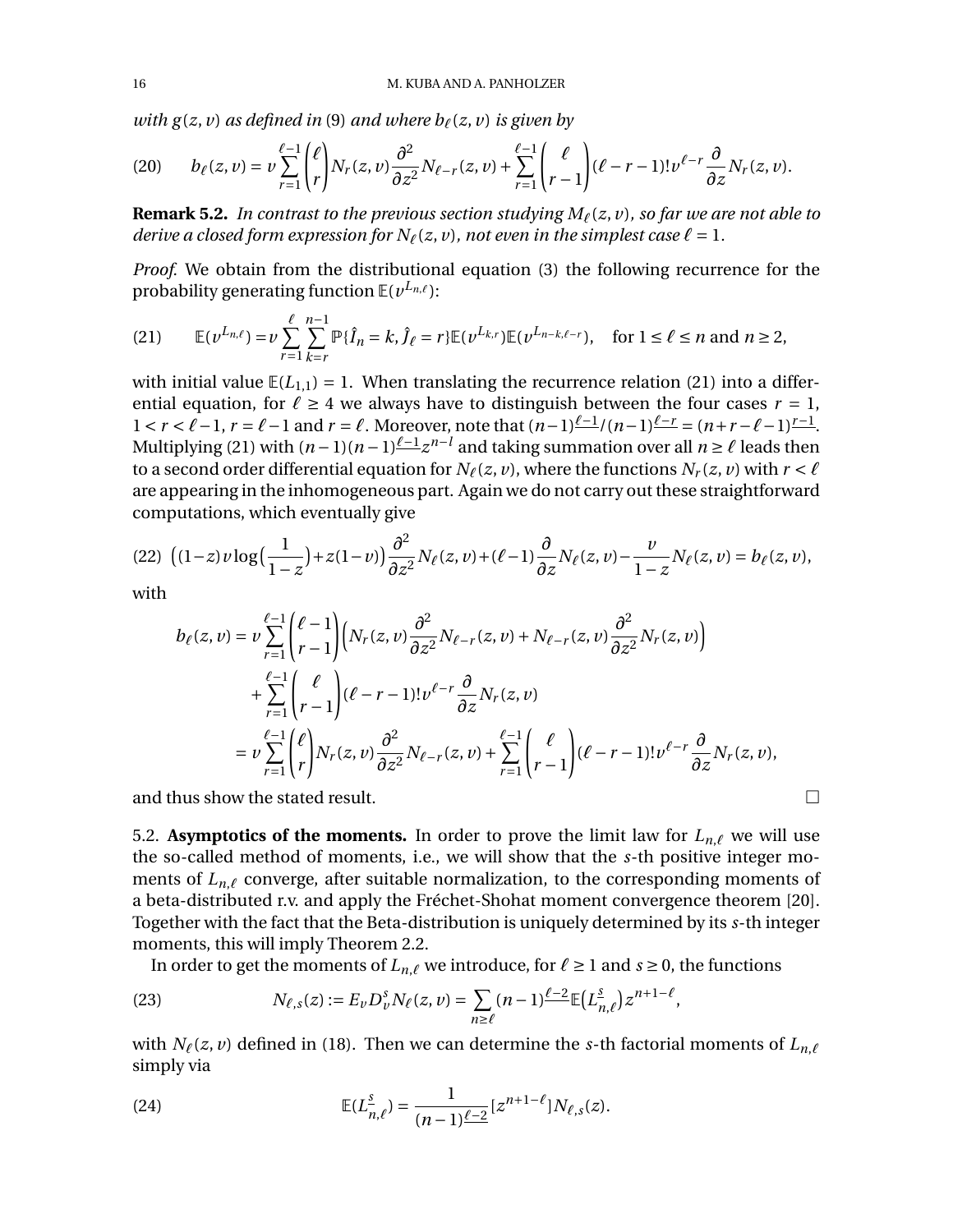To deduce the asymptotic behaviour of the coefficients of the functions  $N_{\ell,s}(z)$  (and thus of the factorial moments  $E(L_{n,\ell}^S)$ ) we will determine the local behaviour of  $N_{\ell,s}(z)$ around their unique dominant singularity  $z = 1$  (as we shall see later on) and apply singularity analysis [\[8\]](#page-24-20). In order to apply singularity analysis (i.e., transfer lemmata which allow to "translate" the local behaviour of a generating function around its dominant singularity into an asymptotic growth behaviour of the coefficients) it is necessary that the functions involved are analytic in a domain larger than the circle of convergence, namely, the functions have to be analytic for indented discs  $\Delta := \Delta(\phi, \eta) = \{z : |z| < 1 + \eta, |\text{Arg}(z - 1)| > \phi\}$ , with  $\eta > 0$ ,  $0 < \phi < \frac{\pi}{2}$ . Such functions are called  $\Delta$ -regular (see [\[9\]](#page-24-21)). Here, we have restricted ourselves to a definition of  $\Delta$ -regularity for functions with unique dominant singularity  $z = 1$ , since this is sufficient for our purpose. Later on we will show inductively that all the functions  $N_{\ell,s}(z)$  are  $\Delta$ -regular, since they are generated from  $\Delta$ -regular functions via basic arithmetical operations together with the operations differentiation and integration. In this context we require the following lemma, which is a slight generalization of corresponding ones shown in [\[9\]](#page-24-21) and that can be obtained in a completely analogeous manner; thus we omit here the proof.

<span id="page-16-2"></span>**Lemma 5.3** (Singular differentiation and integration). Let  $f(z)$  be a  $\Delta$ -regular function, an *analytic function in the domain*  $\Delta := \Delta(\phi, \eta)$ *,* 

$$
\Delta(\phi, \eta) = \{z : |z| < 1 + \eta, |\text{Arg}(z - 1)| > \phi\},
$$

*with*  $\eta > 0$ ,  $0 < \phi < \frac{\pi}{2}$ , satisfying for  $z \to 1$  the expansion

$$
f(z) = \mathcal{O}\left(\frac{1}{(1-z)^a \log^b\left(\frac{1}{1-z}\right)}\right)
$$

for a > 1 and b ≥ 1. Then  $\int_0^z f(t) dt$  and  $f'(z)$  are also  $\Delta$ -regular and they admit the expan*sions*

$$
\int_0^z f(t)dt = \mathcal{O}\Big(\frac{1}{(1-z)^{a-1}\log^b\left(\frac{1}{1-z}\right)}\Big), \quad \text{and} \quad f'(z) = \mathcal{O}\Big(\frac{1}{(1-z)^{a+1}\log^b\left(\frac{1}{1-z}\right)}\Big).
$$

The next lemma states the analytic properties of the functions  $N_{\ell,s}(z)$ , which turn out to be crucial to the approach presented.

<span id="page-16-0"></span>**Lemma 5.4.** *The generating functions*  $N_{\ell,s}(z) = E_{\nu} D_{\nu}^s N_{\ell}(z, \nu)$  *are, for all*  $\ell \ge 1$  *and*  $s \ge 0$ *,*  $\Delta$ -regular functions. Moreover, for  $\ell$ ,  $s \geq 1$ ,  $N_{\ell,s}(z)$  *admits the following local expansion around the dominant singularity*  $z = 1$ *:* 

<span id="page-16-1"></span>(25) 
$$
N_{\ell,s}(z) = \frac{\ell(\ell+s-2)!}{(\ell+s)(1-z)^{\ell+s-1}\log^s\left(\frac{1}{1-z}\right)} + \mathcal{O}\left(\frac{1}{(1-z)^{\ell+s-1}\log^{s+1}\left(\frac{1}{1-z}\right)}\right).
$$

*Proof.* To prove Lemma [5.4](#page-16-0) we will use induction with respect to  $\ell$  and *s*. First we consider the case *s* = 0. Using definition [\(23\)](#page-15-1) we obtain that the functions  $N_{\ell,0}(z) = \sum_{n \geq \ell} (n - \ell)^2$  $1)$ <sup> $\ell$ -2</sup>*z*<sup>*n*+1- $\ell$ </sup> are given by

$$
N_{\ell,0}(z) = \begin{cases} \log\left(\frac{1}{1-z}\right), & \ell = 1, \\ \frac{(\ell-2)!}{(1-z)^{\ell-1}} - (\ell-2)!, & \ell \ge 2. \end{cases}
$$

Thus the functions  $N_{\ell,0}(z)$ ,  $\ell \geq 1$ , are  $\Delta$ -regular. Note that for  $\ell \geq 2$  they even admit the local expansion [\(25\)](#page-16-1).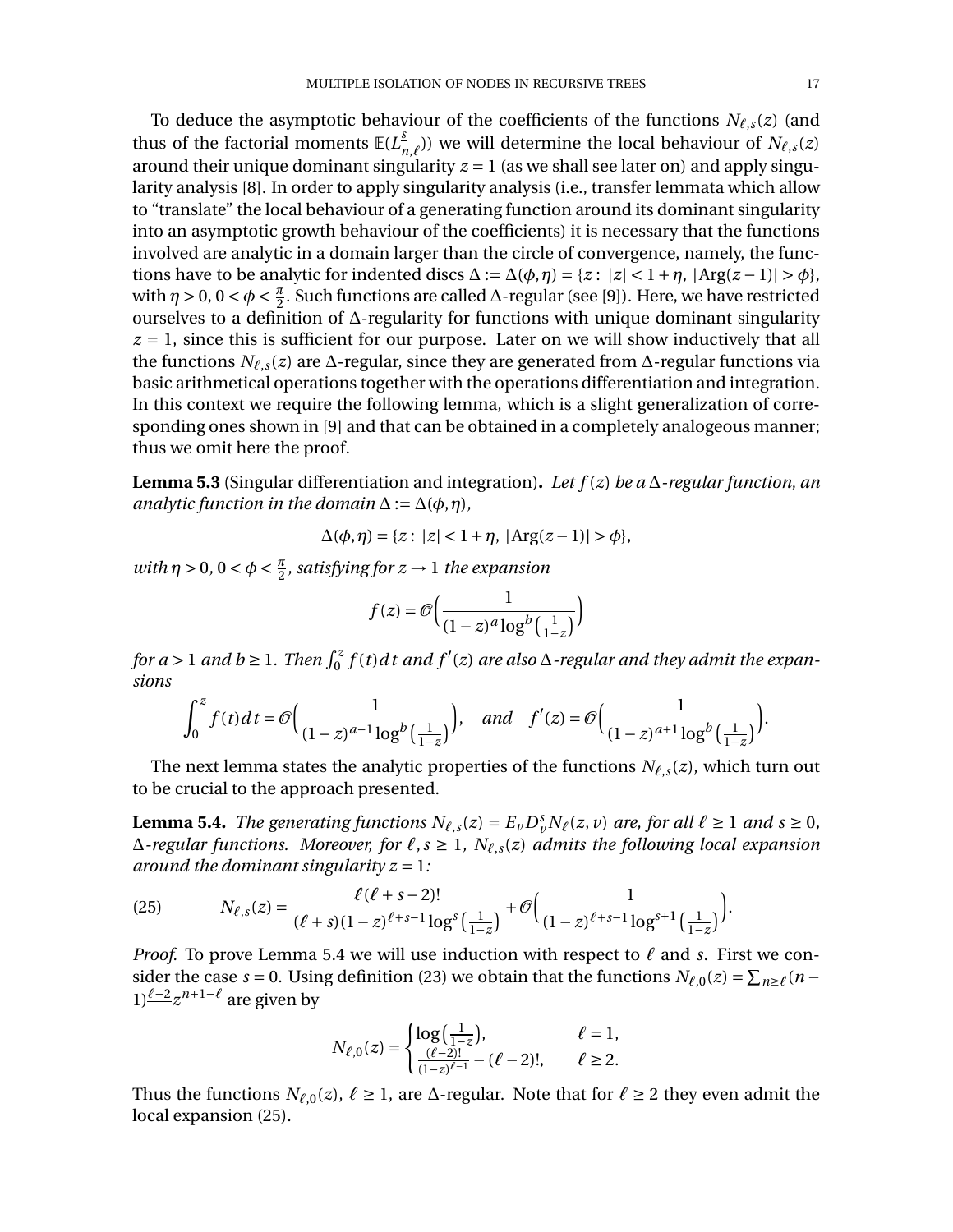Next we consider the case  $\ell$ , *s* ≥ 1 and start with the differential equation [\(22\)](#page-15-2) for the functions  $N_\ell(z, v)$  with inhomogeneous part  $b_\ell(z, v)$  given by [\(20\)](#page-15-3). Applying the operator  $E_v D_v^s$  to this equation yields the following second order differential equation for  $N_{\ell,s}(z)$ ,  $ℓ$ *, s* ≥ 1:

<span id="page-17-0"></span>(26) 
$$
(1-z)\log\left(\frac{1}{1-z}\right)N_{\ell,s}''(z) + (\ell-1)N_{\ell,s}'(z) - \frac{1}{1-z}N_{\ell,s}(z) = b_{\ell,s}(z),
$$

where the inhomogeneous part  $b_{\ell,s}(z)$  is given by

<span id="page-17-2"></span>
$$
b_{\ell,s}(z) = s \Big( 1 - (1 - z) - (1 - z) \log \Big( \frac{1}{1 - z} \Big) \Big) N_{\ell,s-1}''(z) + \frac{s}{1 - z} N_{\ell,s-1}(z) + \sum_{r=1}^{\ell-1} {\ell \choose r} \sum_{j=0}^s N_{r,j}(z) N_{\ell-r,s-j}''(z) + s \sum_{r=1}^{\ell-1} {\ell \choose r} \sum_{j=0}^{s-1} N_{r,j}(z) N_{\ell-r,s-1-j}''(z) + \sum_{r=1}^{\ell-1} {\ell \choose r-1} (\ell-r-1)! \sum_{j=0}^s {s \choose j} (\ell-r) \frac{j}{N_{r,s-j}'}(z).
$$

As one can check easily, the homogeneous differential equation corresponding to [\(26\)](#page-17-0) has the general solution

(28) 
$$
N_{\ell,s}^{[h]}(z) = C_{1,s} \cdot N_{\ell}^{[h_1]}(z) + C_{2,s} \cdot N_{\ell,s}^{[h_2]}(z),
$$

with solutions  $N^{[h_1]}_\ell(z)$ ,  $N^{[h_2]}_\ell(z)$  given by

$$
N_{\ell}^{[h_1]}(z) = \ell - 1 + \log\left(\frac{1}{1-z}\right),
$$
  
\n
$$
N_{\ell}^{[h_2]}(z) = \left(\ell - 1 + \log\left(\frac{1}{1-z}\right)\right) \int \frac{dz}{\log^{\ell-1}\left(\frac{1}{1-z}\right) \cdot \left(\ell - 1 + \log\left(\frac{1}{1-z}\right)\right)^2}.
$$

Note that given a function  $f(z)$ , we assume in the definition of an antiderivative

$$
\int f(z)dz := \int_{\alpha}^{z} f(t)dt,
$$

with a real  $0 < \alpha < 1$ . Applying the variation of parameters-method leads then to the following particular solution of the inhomogeneous differential equation [\(26\)](#page-17-0):

<span id="page-17-1"></span>(30) 
$$
N_{\ell,s}^{[p]}(z) = N_{\ell}^{[h_1]}(z) \int \frac{-B_{\ell,s}(z)N_{\ell}^{[h_2]}(z)}{D_{\ell}(z)} dz + N_{\ell}^{[h_2]}(z) \int \frac{B_{\ell,s}(z)N_{\ell}^{[h_1]}(z)}{D_{\ell}(z)} dz,
$$

where  $B_{\ell,s}(z) = \frac{b_{\ell,s}(z)}{(1-z)\log\left(\frac{1}{1-z}\right)}$  and

(31) 
$$
D_{\ell}(z) = N_{\ell}^{[h_1]}(z) \frac{\partial}{\partial z} N_{\ell}^{[h_2]}(z) - N_{\ell}^{[h_2]}(z) \frac{\partial}{\partial z} N_{\ell}^{[h_1]}(z) = \frac{1}{\log^{\ell-1}(\frac{1}{1-z})}
$$

is the Wronski determinant of the two homogeneous solutions  $N^{[h_1]}_\ell(z)$  and  $N^{[h_2]}_\ell(z)$ . Com-bining the expressions appearing in [\(30\)](#page-17-1) allows to adapt the limit of integration to  $\alpha = 0$ yielding the following particular solution of [\(26\)](#page-17-0), which, as discussed below, turns out to satisfy also the initial conditions, i.e., which is the required solution  $N_{\ell,s}(z)$ :

<span id="page-17-3"></span>
$$
(32) \quad N_{\ell,s}(z) = \left(\ell - 1 + \log\left(\frac{1}{1-z}\right)\right) \int_0^z \left(\int_0^t \frac{\log^{\ell-2}\left(\frac{1}{1-u}\right) \cdot \left(\ell - 1 + \log\left(\frac{1}{1-u}\right)\right) b_{\ell,s}(u)}{1-u} du\right)
$$

(29)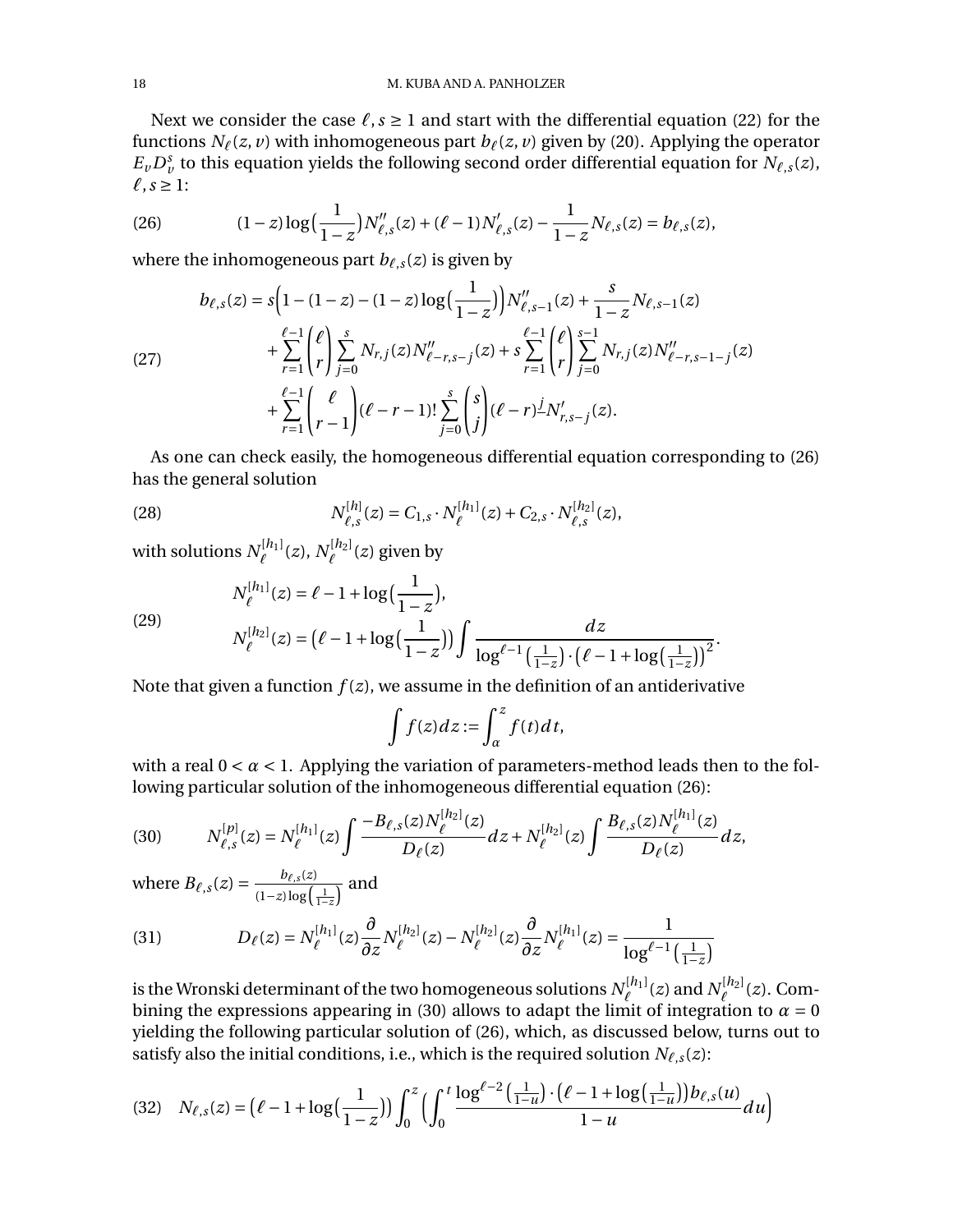$$
\times \frac{dt}{\log^{\ell-1}\left(\frac{1}{1-t}\right)\cdot\left(\ell-1+\log\left(\frac{1}{1-t}\right)\right)^2},\,
$$

with  $b_{\ell,s}(z)$  defined in [\(27\)](#page-17-2). Note that according to [\(23\)](#page-15-1) the initial conditions are given by  $N_{\ell,s}(0) = 0$  and  $N'_{\ell,s}(0) = (\ell-1)! \mathbb{E}\left(L_{\ell,\ell}^{\frac{s}{2}}\right)$ . Since  $L_{1,1} = 0$  we get in particular  $N'_{1,s}(0) = 0$ , for *s* ≥ 1. Taking into account *N*<sup>*i*</sup>,*s*(0) = 0 and considering [\(26\)](#page-17-0) we further obtain the relation  $N'_{\ell,s}(0) = \frac{1}{\ell-1} b_{\ell,s}(0)$ , for  $\ell \ge 2$ , which implies  $b_{\ell,s}(0) = (\ell-2)!\mathbb{E}[L^s_{\ell,\ell}]$ . Furthermore, [\(27\)](#page-17-2) yields  $b_{1,s}(0) = 0$ , for  $s \ge 1$ , and thus  $N_{1,s}'(0) = b_{1,s}(0).$  But this initial conditions (with  $\ell, s \ge 1$ 1):

$$
N_{\ell,s}(0) = 0, \quad N'_{\ell,s}(0) = \begin{cases} \frac{1}{\ell-1} b_{\ell,s}(0), & \ell \ge 2, \\ b_{1,s}(0), & \ell = 1, \end{cases}
$$

are exactly the ones satisfied by the given solution [\(32\)](#page-17-3).

We observe that the representation [\(32\)](#page-17-3) together with the closure properties for singular differentiation and integration inductively shows that all  $N_{\ell,s}(z)$ ,  $\ell, s \geq 1$ , are  $\Delta$ -regular functions.

It remains to show in an inductive way the local expansions [\(25\)](#page-16-1) of  $N_{\ell,s}(z)$  in a complex neighbourhood of  $z = 1$ . We will first consider the case  $\ell = 1$ , with an arbitrary  $s \ge 1$ , and assume that [\(25\)](#page-16-1) holds for  $\ell = 1$  and all  $1 \le r < s$ . Plugging  $\ell = 1$  into [\(32\)](#page-17-3) yields the representation

(33) 
$$
N_{1,s}(z) = \log\left(\frac{1}{1-z}\right) \int_0^z \left(\int_0^t \frac{b_{1,s}(u)}{1-u} du\right) \frac{dt}{\log^2\left(\frac{1}{1-t}\right)},
$$

with

<span id="page-18-0"></span>
$$
b_{1,s}(z) = s\Big(1-(1-z)-(1-z)\log\Big(\frac{1}{1-z}\Big)\Big)N_{1,s-1}''(z) + \frac{1}{1-z}N_{1,s-1}(z).
$$

Using the induction hypothesis and Lemma [5.3](#page-16-2) together with the known functions  $N_{\ell,0}(z)$ easily shows the local expansion

$$
b_{1,s}(z) = \frac{s!}{(1-z)^{s+1} \log^{s-1}\left(\frac{1}{1-z}\right)} \cdot \left(1 + \mathcal{O}\left(\frac{1}{\log\left(\frac{1}{1-z}\right)}\right)\right).
$$

Due to [\(33\)](#page-18-0), further applications of Lemma [5.3](#page-16-2) for singular integration lead then to the local expansion

$$
N_{1,s}(z) = \frac{(s-1)!}{(s+1)(1-z)^s \log^s\left(\frac{1}{1-z}\right)} \cdot \left(1 + \mathcal{O}\left(\frac{1}{\log\left(\frac{1}{1-z}\right)}\right)\right),
$$

which shows the required result for the case  $\ell = 1$ .

Now we consider the case  $\ell \geq 2$ , with an arbitrary  $s \geq 1$ , and assume that [\(25\)](#page-16-1) holds for all  $(j, r)$  with  $1 \le j \le \ell$ ,  $1 \le r \le s$  and  $(j, r) \ne (\ell, s)$ . Using the induction hypothesis together with singular differentiation we can examine each summand of  $b_{\ell,s}(z)$  as given in [\(27\)](#page-17-2). It turns out that the main contribution is coming from the following expressions:

• 
$$
s(1-(1-z)-(1-z)\log(\frac{1}{1-z}))N''_{\ell,s-1}(z)
$$
  
=  $\frac{s\ell(\ell+s-1)!}{(\ell+s-1)(1-z)^{\ell+s}\log^{s-1}(\frac{1}{1-z})} \cdot (1+\mathcal{O}(\frac{1}{\log(\frac{1}{1-z})}))$ ,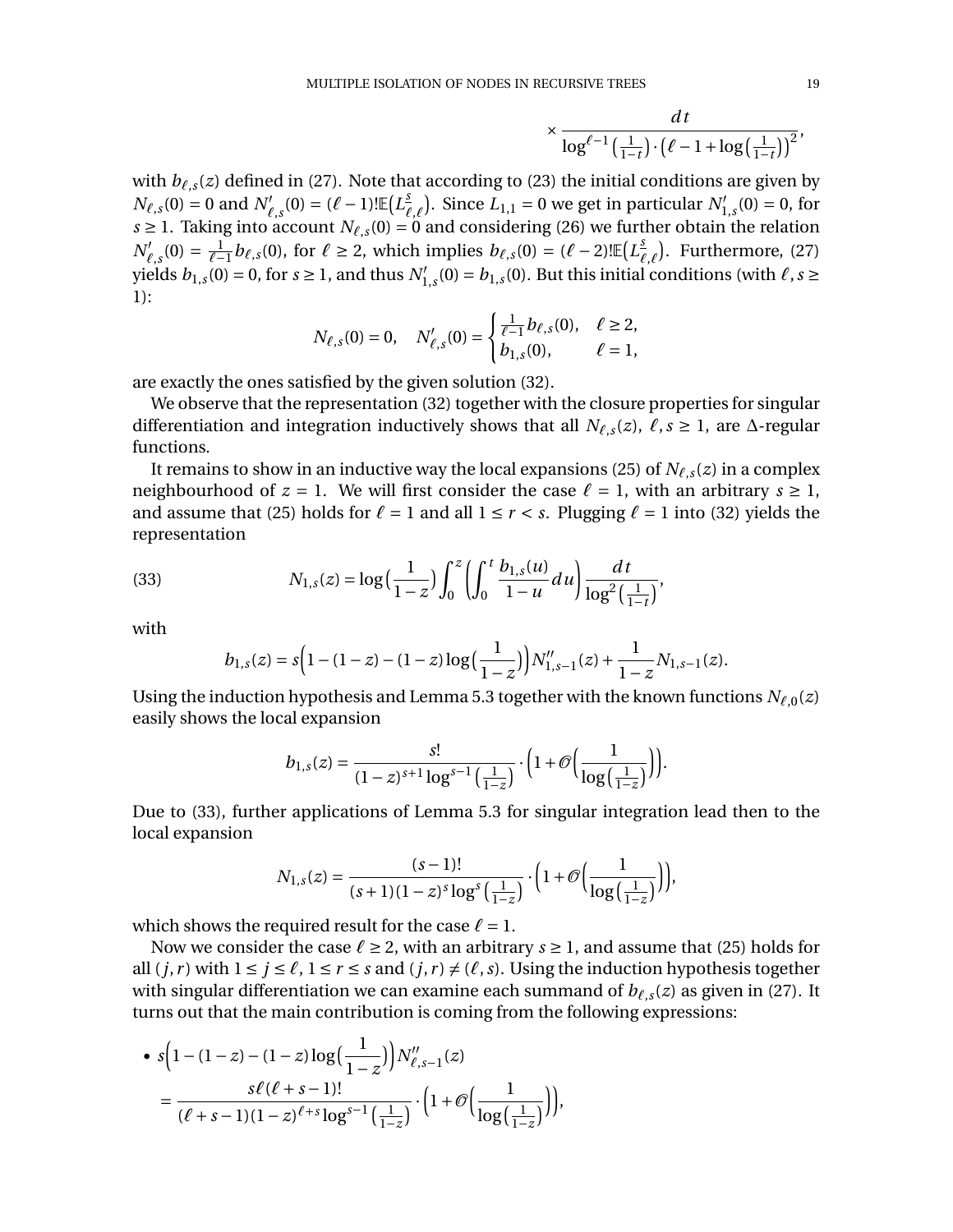$$
\begin{split} \bullet\sum_{r=1}^{\ell-1}\binom{\ell}{r}\sum_{j=0}^{s}N_{r,j}(z)N_{\ell-r,s-j}''(z)&=\ell\,N_{1,0}(z)N_{\ell-1,s}''(z)+\sum_{\substack{1\leq r\leq \ell-1,\\0\leq j\leq s,\, (j,r)\neq (0,1)}}\binom{\ell}{r}N_{r,j}(z)N_{\ell-r,s-j}''(z)\\ &=\frac{\ell(\ell-1)(\ell+s-1)!}{(\ell+s-1)(1-z)^{\ell+s}\log^{s-1}\big(\frac{1}{1-z}\big)}\cdot\bigg(1+\mathcal{O}\bigg(\frac{1}{\log\big(\frac{1}{1-z}\big)}\bigg)\bigg), \end{split}
$$

whereas the contribution of the remaining terms of  $b_{\ell,s}(z)$  is of order  $\mathscr O$  $\begin{array}{ccc} \hline & & 1 \end{array}$  $\frac{1}{(1-z)^{\ell+s} \log^s\left(\frac{1}{1-z}\right)}$ ∂ . Thus, adding these contributions, we obtain that  $b_{\ell,s}(z)$  has the following local expansion around  $z = 1$ :

(34) 
$$
b_{\ell,s}(z) = \frac{\ell(\ell+s-1)!}{(1-z)^{\ell+s}\log^{s-1}\left(\frac{1}{1-z}\right)} \cdot \left(1+\mathcal{O}\left(\frac{1}{\log\left(\frac{1}{1-z}\right)}\right)\right).
$$

Using the representation [\(32\)](#page-17-3) and expansion [\(34\)](#page-19-0), straightforward applications of singular integration yield the following local expansion of  $N_{\ell,s}(z)$ :

<span id="page-19-0"></span>
$$
N_{\ell,s}(z) = \frac{\ell(\ell+s-2)!}{(\ell+s)(1-z)^{\ell+s-1}\log^s\left(\frac{1}{1-z}\right)} \cdot \left(1+\mathcal{O}\left(\frac{1}{\log\left(\frac{1}{1-z}\right)}\right)\right),
$$

which shows the required result for the case  $\ell \geq 2$  and completes the proof of Lemma [5.4.](#page-16-0)  $\Box$ 

Using Lemma [5.4](#page-16-0) and [\(24\)](#page-15-4) immediately yields, by an application of basic singularity analysis, the following asymptotic growth behaviour of the  $s$ -th factorial moments of  $L_{n,\ell}$ :

<span id="page-19-1"></span>(35) 
$$
\mathbb{E}(L_{n,\ell}^{\underline{s}}) = \frac{1}{(n-1)\ell - 2} [z^{n+1-\ell}] N_{\ell,s}(z) = \frac{\ell n^s}{(\ell+s) \log^s n} + \mathcal{O}\left(\frac{n^s}{\log^{s+1} n}\right), \text{ for } s,\ell \ge 1.
$$

Since the sequence of *s*-th integer moments of a r.v. *X* can be obtained from the corresponding sequence of *s*-th factorial moments via the relation

(36) 
$$
\mathbb{E}(X^{s}) = \sum_{j=1}^{s} \begin{cases} s \\ j \end{cases} \mathbb{E}(X^{j}), \text{ for } s \ge 1,
$$

we further get from [\(35\)](#page-19-1) the following asymptotic expansion of the *s*-th moments of  $L_{n,\ell}$ , which proves the respective part of Theorem [2.2:](#page-4-0)

<span id="page-19-2"></span>
$$
\mathbb{E}(L_{n,\ell}^s) = \sum_{j=1}^s \begin{Bmatrix} s \\ j \end{Bmatrix} \mathbb{E}(L_{n,\ell}^j) = \begin{Bmatrix} s \\ s \end{Bmatrix} \mathbb{E}(L_{n,\ell}^s) + \mathcal{O}\left(\frac{n^{s-1}}{\log^s n}\right) = \frac{\ell n^s}{(\ell+s)\log^s n} + \mathcal{O}\left(\frac{n^s}{\log^{s+1} n}\right).
$$

Thus, after suitable normalization, the *s*-th moments of  $L_{n,\ell}$  converge to the moments of a beta-distributed random variable with parameters 1 and *`*:

$$
\mathbb{E}\Big(\Big(\frac{\log n}{n}L_{n,\ell}\Big)^s\Big)=\frac{\ell}{\ell+s}+\mathcal{O}\Big(\frac{1}{\log n}\Big),\,
$$

which proves the limiting distribution result given in Theorem [2.2.](#page-4-0)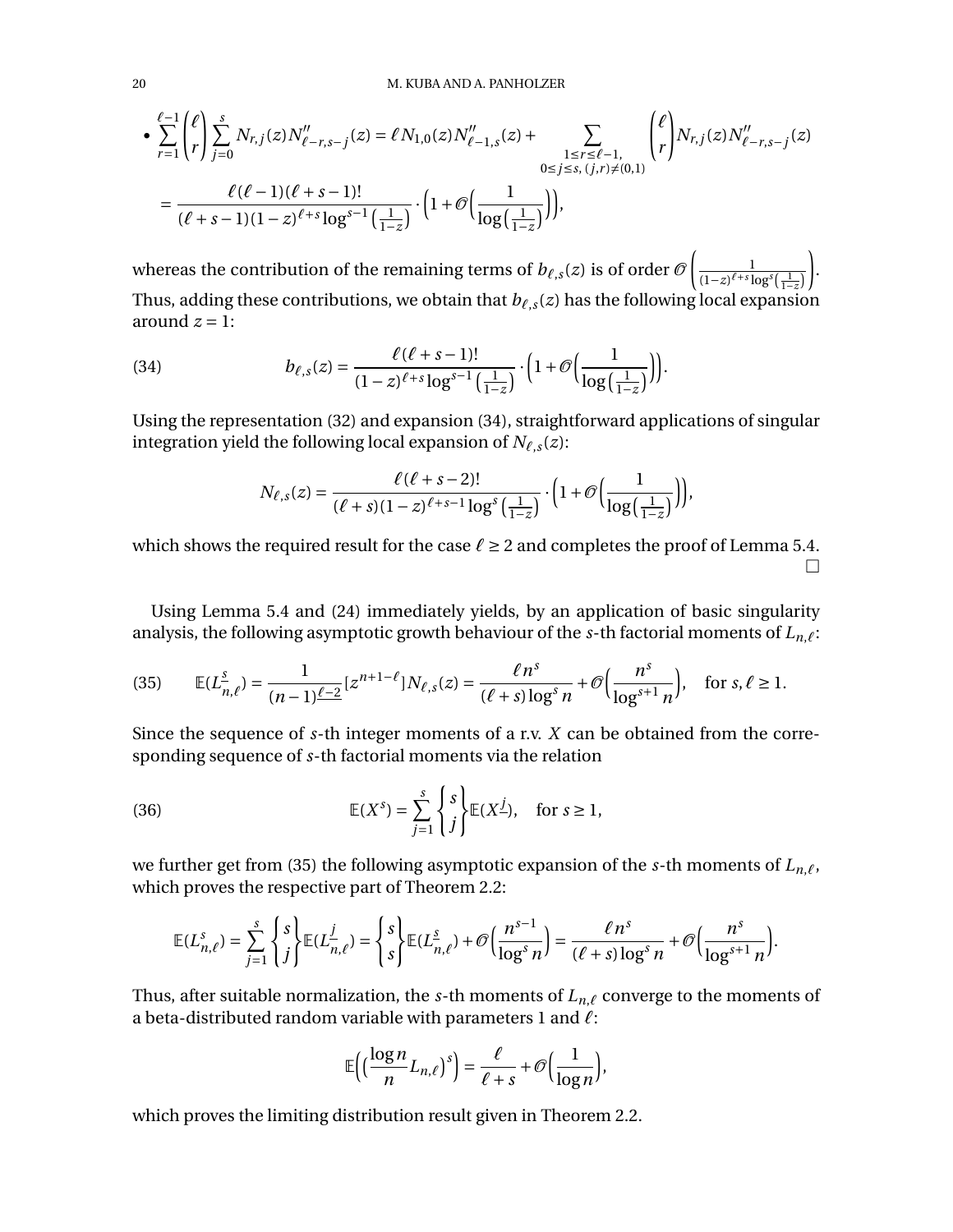### <span id="page-20-4"></span>6. ISOLATING RANDOMLY SELECTED NODES

<span id="page-20-0"></span>6.1. **Generating functions description.** Now we study the r.v.  $Y_{n,\ell}$  satisfying the distributional recurrence [\(5\)](#page-8-4), where we use an approach similar to the one carried out in Section [5.](#page-14-0) Here we introduce for  $\ell \geq 1$  the generating functions

(37) 
$$
G_{\ell}(z,\nu) := \sum_{n\geq \ell} \frac{\binom{n}{\ell}}{n} \mathbb{E}(\nu^{Y_{n,\ell}}) z^n.
$$

The following proposition gives a recursive description of the sequence of functions  $G_{\ell}(z, v)$ .

<span id="page-20-1"></span>**Proposition 6.1.** *The generating functions*  $G_\ell(z, v)$  *satisfy for*  $\ell \geq 1$  *the following second order differential equations:*

<span id="page-20-2"></span>(38) 
$$
(1-z)\Big(z(1-v)+v(1-z)\log\Big(\frac{1}{1-z}\Big)\Big)\frac{\partial^2}{\partial z^2}G_\ell(z,v) -\Big(z(1-v)+2v(1-z)\log\Big(\frac{1}{1-z}\Big)\Big)\frac{\partial}{\partial z}G_\ell(z,v)+(1-v)G_\ell(z,v)=b_\ell(z,v),
$$

*where the inhomogeneous part*  $b_{\ell}(z, v)$  *is given by* 

$$
b_{\ell}(z, v) = -(1-z)^{2} \sum_{r=1}^{\ell-1} \frac{\partial^{2}}{\partial z^{2}} G_{r}(z, v) \cdot G_{\ell-r}(z, v)
$$
  
+  $v(1-z)^{2} \sum_{r=1}^{\ell-1} \sum_{q=1}^{\ell-r-1} \frac{\partial}{\partial z} G_{r}(z, v) \cdot \frac{\partial}{\partial z} G_{q}(z, v) \cdot G_{\ell-r-q}(z, v)$ 

<span id="page-20-5"></span>(39)

+ 
$$
\nu(1-z)^2 \log\left(\frac{1}{1-z}\right) \sum_{r=1}^{\ell-1} \frac{\partial}{\partial z} G_r(z,\nu) \cdot \frac{\partial}{\partial z} G_{\ell-r}(z,\nu)
$$
  
+  $2\nu(1-z) \sum_{r=1}^{\ell-1} \frac{\partial}{\partial z} G_r(z,\nu) \cdot G_{\ell-r}(z,\nu)$ .

*Proof.* In order to treat the distributional recurrence [\(5\)](#page-8-4) and to get Proposition [6.1](#page-20-1) it is appropriate to introduce the trivariate generating functions  $G(z, v, u) := \sum_{\ell \geq 1} G_{\ell}(z, v) u^{\ell}$ . Multiplying [\(5\)](#page-8-4) with  $\frac{(n-1)\binom{n}{\ell}}{n} z^n u^{\ell}$  and taking summation over all  $n \ge \ell \ge 1$  gives, after straightforward computations, the following integro-differential equation for *G*(*z*, *v*,*u*):

$$
z\frac{\partial}{\partial z}G(z, v, u) - G(z, v, u) = v\frac{\partial}{\partial z}G(z, v, u) \cdot \int_0^z G(z, v, u) dt + \frac{v}{1 - z}\int_0^z G(t, v, u) dt + v\frac{\partial}{\partial z}G(z, v, u) \cdot \left(z - (1 - z)\log\left(\frac{1}{1 - z}\right)\right),
$$

which, after simple algebraic operations, yields the following second order non-linear differential equation:

<span id="page-20-3"></span>(40)  
\n
$$
(1-z)^2 G(z, v, u) \cdot \frac{\partial^2}{\partial z^2} G(z, v, u) + (1-z) \Big( z(1-v) + v(1-z) \log \Big( \frac{1}{1-z} \Big) \Big) \frac{\partial^2}{\partial z^2} G(z, v, u)
$$
\n
$$
-v(1-z)^2 G(z, v, u) \cdot \Big( \frac{\partial}{\partial z} G(z, v, u) \Big)^2 - v(1-z)^2 \log \Big( \frac{1}{1-z} \Big) \Big( \frac{\partial}{\partial z} G(z, v, u) \Big)^2
$$
\n
$$
-2v(1-z) G(z, v, u) \cdot \frac{\partial}{\partial z} G(z, v, u) - \Big( z(1-v) + 2v(1-z) \log \Big( \frac{1}{1-z} \Big) \Big) \frac{\partial}{\partial z} G(z, v, u)
$$
\n
$$
+ (1-v) G(z, v, u) = 0.
$$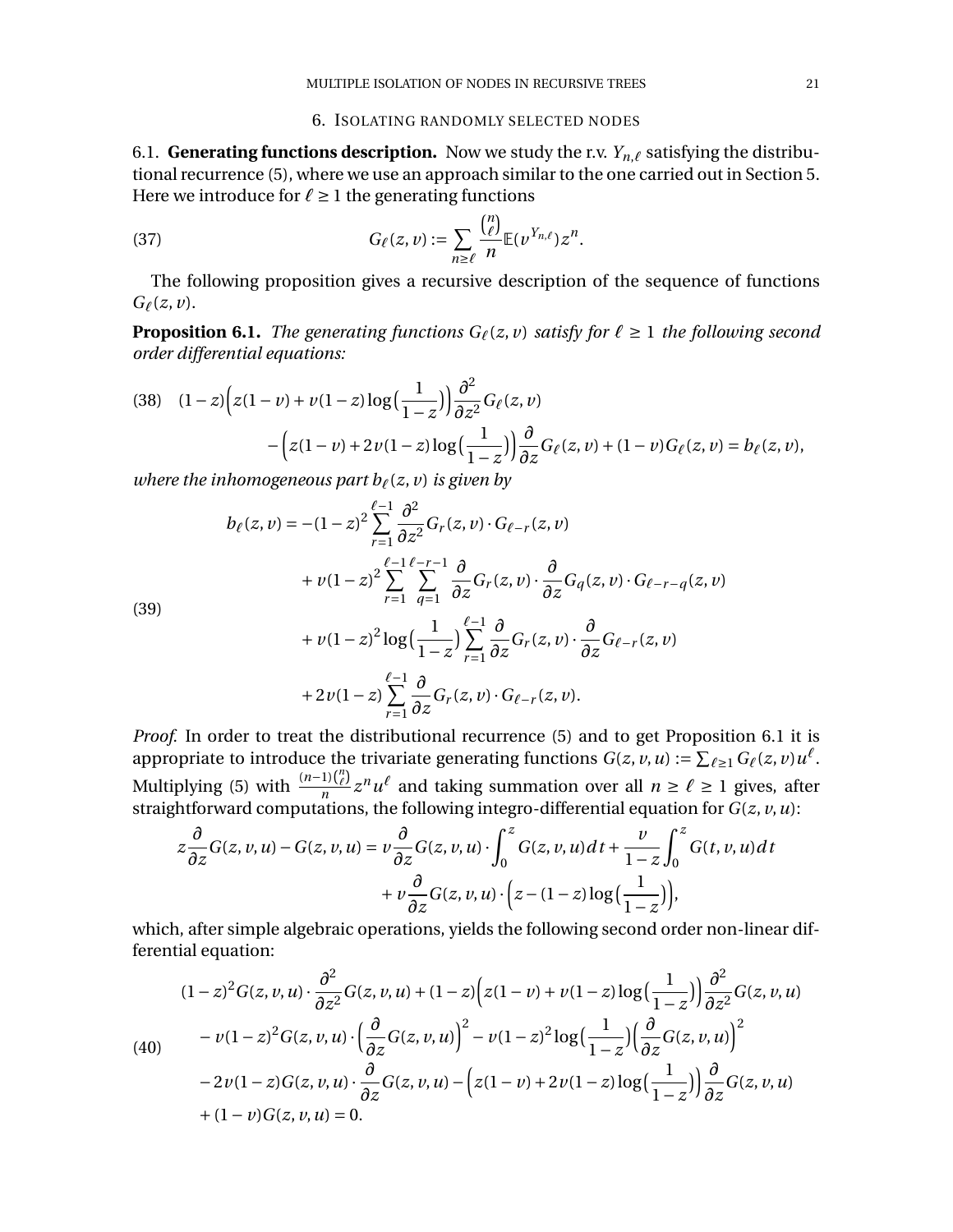The stated differential equation [\(38\)](#page-20-2) follows from [\(40\)](#page-20-3) by extracting coefficients,  $G_\ell(z, v)$  =  $[u^{\ell}]G(z, v, u)$ , where we omit here these straightforward computations.

6.2. **Asymptotics of the moments.** Again we will apply the method of moments to show the beta-distributed limit law of a suitably normalized version of  $Y_{n,\ell}$ . Thus, we introduce, for  $\ell \geq 1$  and  $s \geq 0$ , the functions

<span id="page-21-0"></span>(41) 
$$
G_{\ell,s}(z) := E_{\nu} D_{\nu}^s G_{\ell}(z,\nu) = \sum_{n \geq \ell} \frac{{n \choose \ell}}{n} \mathbb{E}(Y_{n,\ell}^s) z^n,
$$

with  $G_\ell(z, v)$  defined in [\(37\)](#page-20-4). Therefore, the *s*-th factorial moments of  $Y_{n,\ell}$  can be obtained as follows:

(42) 
$$
\mathbb{E}(Y_{n,\ell}^{\underline{s}})=\frac{n}{\binom{n}{\ell}}[z^n]G_{\ell,s}(z).
$$

The following lemma collects the analytic properties of the functions  $G_{\ell,s}(z)$ , required to deduce the asymptotic behaviour of the moments of  $Y_{n,\ell}$ .

<span id="page-21-1"></span>**Lemma 6.2.** *The generating functions*  $G_{\ell,s}(z) = E_{\nu}D_{\nu}^sG_{\ell}(z,\nu)$  *are, for all*  $\ell \ge 1$  *and*  $s \ge 0$ ,  $\Delta$ *regular functions. Moreover, for*  $\ell \geq 1$  *and*  $s \geq 0$ ,  $G_{\ell,s}(z)$  *admits the following local expansion around the dominant singularity z =* 1*:*

<span id="page-21-3"></span>(43) 
$$
G_{\ell,s}(z) = \frac{\alpha_{\ell,s}}{(1-z)^{\ell+s} \log^s \left(\frac{1}{1-z}\right)} + \mathcal{O}\left(\frac{1}{(1-z)^{\ell+s} \log^{s+1} \left(\frac{1}{1-z}\right)}\right),
$$

*with*

(44) 
$$
\alpha_{\ell,s} = \frac{s!}{\ell+s} \binom{\ell+s-1}{s}.
$$

*Proof.* We will show this lemma by using induction with respect to  $\ell$  and *s*. First we consider the case  $s = 0$ . Using definition [\(41\)](#page-21-0) we get

<span id="page-21-4"></span>
$$
G_{\ell,0}(z) = \frac{1}{\ell} \frac{z^{\ell}}{(1-z)^{\ell}}, \quad \text{for } \ell \ge 1,
$$

thus showing that Lemma [6.2](#page-21-1) holds for  $s = 0$ .

Next we treat the case  $\ell$ ,  $s \ge 1$  and consider the differential equation [\(38\)](#page-20-2) for the functions  $G_\ell(z, v)$  with inhomogeneous part  $b_\ell(z, v)$  given by [\(39\)](#page-20-5). Applying the operator  $E_\nu D_\nu^s$ to [\(38\)](#page-20-2) yields the following differential equation for  $G_{\ell,s}(z)$ ,  $\ell, s \geq 1$ :

<span id="page-21-2"></span>(45) 
$$
(1-z)^2 \log \left(\frac{1}{1-z}\right) G_{\ell,s}'(z) - 2(1-z) \log \left(\frac{1}{1-z}\right) G_{\ell,s}'(z) = b_{\ell,s}(z),
$$

where the inhomogeneous part  $b_{\ell,s}(z)$  is given by

$$
b_{\ell,s}(z) = s(1-z)\left(1-(1-z)-(1-z)\log\left(\frac{1}{1-z}\right)\right)G'_{\ell,s-1}(z)
$$
  

$$
-s\left(1-(1-z)-2(1-z)\log\left(\frac{1}{1-z}\right)\right)G'_{\ell,s-1}(z)
$$
  

$$
+(1-z)^2\log\left(\frac{1}{1-z}\right)\sum_{r=1}^{\ell-1}\sum_{s_1+s_2=s,s_1,s_2\geq 0}\binom{s}{s_1,s_2}G'_{r,s_1}(z)G'_{\ell-r,s_2}(z)
$$
  

$$
+sG_{\ell,s-1}(z)
$$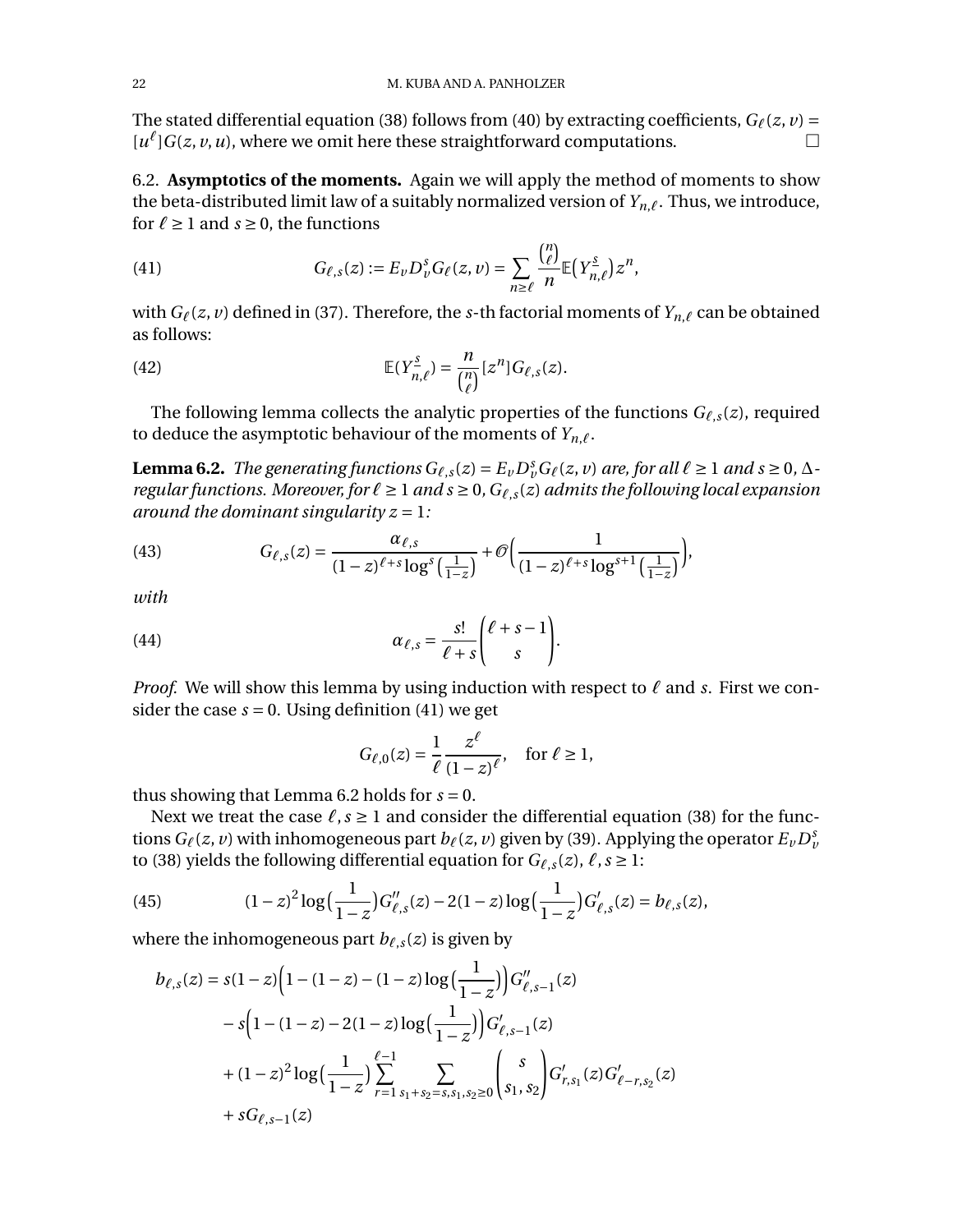$$
(46)
$$

<span id="page-22-0"></span>
$$
(46) \qquad - (1-z)^2 \sum_{r=1}^{\ell-1} \sum_{s_1+s_2=s,s_1,s_2\geq 0} {s \choose s_1,s_2} G''_{r,s_1}(z)G_{\ell-r,s_2}(z) \n+ (1-z)^2 \sum_{r=1}^{\ell-1} \sum_{q=1}^{\ell-r-1} \sum_{s_1+s_2+s_3=s,s_1,s_2,s_3\geq 0} {s \choose s_1,s_2,s_3} G'_{r,s_1}(z)G'_{q,s_2}(z)G_{\ell-r-q,s_3}(z) \n+ s(1-z)^2 \sum_{r=1}^{\ell-1} \sum_{q=1}^{\ell-r-1} \sum_{s_1+s_2+s_3=s-1,s_1,s_2,s_3\geq 0} {s-1 \choose s_1,s_2,s_3} G'_{r,s_1}(z)G'_{q,s_2}(z)G_{\ell-r-q,s_3}(z) \n+ s(1-z)^2 \log(\frac{1}{1-z}) \sum_{r=1}^{\ell-1} \sum_{s_1+s_2=s-1,s_1,s_2\geq 0} {s-1 \choose s_1,s_2} G'_{r,s_1}(z)G'_{\ell-r,s_2}(z) \n+ 2(1-z) \sum_{r=1}^{\ell-1} \sum_{s_1+s_2=s,s_1,s_2\geq 0} {s \choose s_1,s_2} G'_{r,s_1}(z)G_{\ell-r,s_2}(z) \n+ 2s(1-z) \sum_{r=1}^{\ell-1} \sum_{s_1+s_2=s-1,s_1,s_2\geq 0} {s-1 \choose s_1,s_2} G'_{r,s_1}(z)G_{\ell-r,s_2}(z).
$$

The differential equation [\(45\)](#page-21-2) can be solved easily; below we state the particular solution, which satisfies the initial conditions  $G_{\ell,s}(0) = 0$  and  $G'_{\ell,s}(0) = 0$  and thus is indeed the required solution (for  $\ell$ , *s*  $\ge$  1):

<span id="page-22-1"></span>(47) 
$$
G_{\ell,s}(z) = \int_0^z \frac{1}{(1-t)^2} \left( \int_0^t \frac{b_{\ell,s}(u)}{\log(\frac{1}{1-u})} du \right) dt,
$$

with  $b_{\ell,s}(z)$  defined in [\(46\)](#page-22-0).

Again we observe that the representation [\(47\)](#page-22-1) together with the closure properties for singular differentiation and integration inductively shows that all  $G_{\ell,s}(z)$ ,  $\ell, s \ge 1$ , are  $\Delta$ regular functions. Note that it is known a priori from the definition of  $N_{\ell,s}(z)$  and simple majorization arguments that  $N_{\ell,s}(z)$  is analytic for  $|z| < 1$ , so we do not have to take care about the analyticity of  $G_{\ell,s}(z)$  around  $z = 0$  (which, of course, can also be obtained easily from [\(47\)](#page-22-1) by showing that  $b_{\ell,s}(0) = 0$ .

We proceed by showing in an inductive way the local expansions [\(43\)](#page-21-3) of  $G_{\ell,s}(z)$  in a complex neighbourhood of  $z = 1$ . To do this we consider  $\ell$ ,  $s \ge 1$  and assume that [\(43\)](#page-21-3) holds for all  $(j, r)$  with  $1 \le j \le \ell$ ,  $0 \le r \le s$  and  $(j, r) \ne (\ell, s)$ . When examining each summand of  $b_{\ell,s}(z)$  as given in [\(46\)](#page-22-0) and using the induction hypothesis as well as Lemma [5.3,](#page-16-2) it turns out that only the first three summands of [\(46\)](#page-22-0) give major contributions, which are stated below:

• 
$$
s(1-z)\left(1-(1-z)-(1-z)\log\left(\frac{1}{1-z}\right)\right)G''_{\ell,s-1}(z)
$$
  
\n
$$
= \frac{s(\ell+s-1)(\ell+s)\alpha_{\ell,s-1}}{(1-z)^{\ell+s}\log^{s-1}\left(\frac{1}{1-z}\right)} \cdot \left(1+\left(\frac{1}{\log\left(\frac{1}{1-z}\right)}\right)\right),
$$
\n•  $-s\left(1-(1-z)-2(1-z)\log\left(\frac{1}{1-z}\right)\right)G'_{\ell,s-1}(z)$   
\n
$$
= \frac{-s(\ell+s-1)\alpha_{\ell,s-1}}{(1-z)^{\ell+s}\log^{s-1}\left(\frac{1}{1-z}\right)} \cdot \left(1+\left(\frac{1}{\log\left(\frac{1}{1-z}\right)}\right)\right),
$$
\n•  $(1-z)^2\log\left(\frac{1}{1-z}\right)\sum_{r=1}^{\ell-1} \sum_{s_1+s_2=s,s_1,s_2\geq 0} s\binom{s}{s_1,s_2}G'_{r,s_1}(z)G'_{\ell-r,s_2}(z)$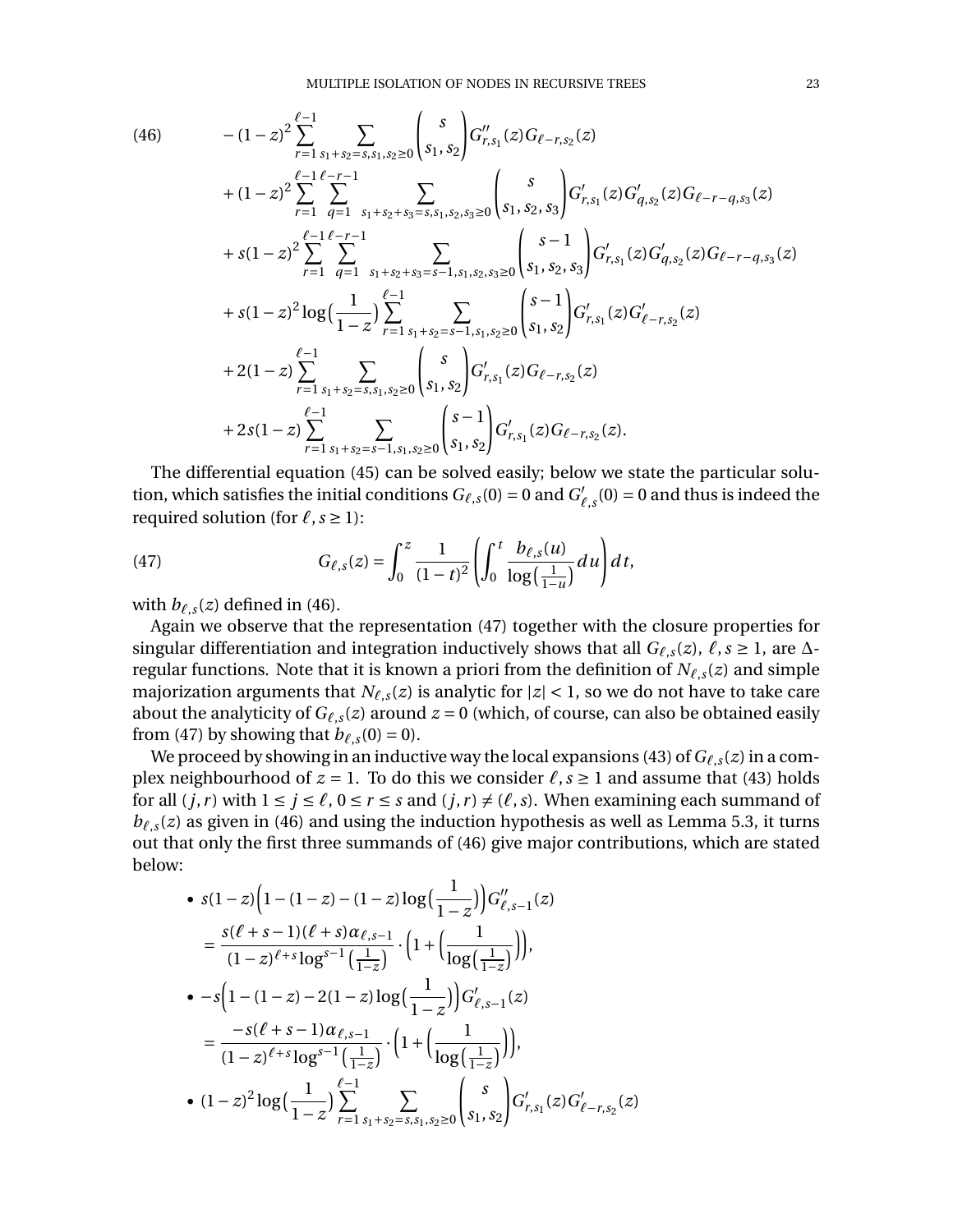$$
=\frac{\sum_{r=1}^{\ell-1}\sum_{s_1+s_2=s,s_1,s_2\ge0}\binom{s}{s_1,s_2}(r+s_1)\alpha_{r,s_1}(\ell-r+s_2)\alpha_{\ell-r,s_2}}{(1-z)^{\ell+s}\log^{s-1}\left(\frac{1}{1-z}\right)}\cdot\Big(1+\Big(\frac{1}{\log\Big(\frac{1}{1-z}\Big)}\Big)\Big),
$$

whereas the contribution of the remaining terms of  $b_{\ell,s}(z)$  is of order  $\mathscr O$  $\begin{array}{ccc} \hline & & 1 \end{array}$  $\left(1-z\right)^{\ell+s}\log^s\left(\frac{1}{1-z}\right)$ ∂ . Adding these contributions we obtain that  $b_{\ell,s}(z)$  has the following local expansion around *z =* 1:

<span id="page-23-4"></span>(48)  

$$
b_{\ell,s}(z) = \frac{s(\ell+s-1)^2 \alpha_{\ell,s-1} + \sum_{r=1}^{\ell-1} \sum_{s_1+s_2=s,s_1,s_2 \ge 0} {s \choose s_1,s_2} (r+s_1) \alpha_{r,s_1} (\ell-r+s_2) \alpha_{\ell-r,s_2}}{(1-z)^{\ell+s} \log^{s-1} \left(\frac{1}{1-z}\right)}
$$

$$
\times \left(1 + \left(\frac{1}{\log \left(\frac{1}{1-z}\right)}\right)\right).
$$

Using the representation [\(47\)](#page-22-1) and [\(48\)](#page-23-4) yields after applications of singular integration the following local expansion of  $G_{\ell,s}(z)$ :

(49) 
$$
G_{\ell,s}(z) = \frac{\alpha_{\ell,s}}{(1-z)^{\ell+s} \log^s \left(\frac{1}{1-z}\right)} \cdot \left(1 + \left(\frac{1}{\log\left(\frac{1}{1-z}\right)}\right)\right),
$$

where the numbers  $\alpha_{\ell,s}$  satisfy the following recurrence:

<span id="page-23-5"></span>
$$
(50) \quad \alpha_{\ell,s} = \frac{s(\ell+s-1)^2\alpha_{\ell,s-1} + \sum_{r=1}^{\ell-1}\sum_{s_1+s_2=s,s_1,s_2\geq 0} {s \choose s_1,s_2} (r+s_1)\alpha_{r,s_1}(\ell-r+s_2)\alpha_{\ell-r,s_2}}{(\ell+s)(\ell+s-1)}.
$$

Plugging the induction hypothesis [\(44\)](#page-21-4) for all  $\alpha_{j,r}$  with  $(j, r) < (\ell, s)$  into the right hand side of [\(50\)](#page-23-5) yields, after an application of the Vandermonde convolution formula, that  $\alpha_{\ell,s}$  =  $\ell$ <sup>+</sup>*s*  $\binom{\ell+s-1}{s}$  also holds. Thus the expansion [\(43\)](#page-21-3) is also valid for  $(\ell, s)$ ; this completes the proof of Lemma [6.2.](#page-21-1)

Applying singularity analysis to the expansion of  $G_{\ell,s}(z)$  given in Lemma [6.2](#page-21-1) together with the definition [\(41\)](#page-21-0) immediately shows the following asymptotic growth behaviour of the *s*-th factorial moments of  $Y_{n,\ell}$  (with  $\ell \geq 1, s \geq 0$ ):

(51) 
$$
\mathbb{E}(Y_{n,\ell}^{\underline{s}}) = \frac{n}{\binom{n}{\ell}} [z^n] G_{\ell,s}(z) = \frac{\ell}{\ell+s} \Big( \frac{n}{\log n} \Big)^s \cdot \Big( 1 + \mathcal{O} \Big( \frac{1}{\log n} \Big) \Big).
$$

Using [\(36\)](#page-19-2) we obtain the first part of Theorem [2.3.](#page-4-1) This implies that, after suitable normalization, the *s*-th integer moments of  $Y_{n,\ell}$  converge to the moments of a beta-distributed random variable with parameters 1 and  $\ell$ :

$$
\mathbb{E}\Big(\Big(\frac{\log n}{n}Y_{n,\ell}\Big)^s\Big)=\frac{\ell}{\ell+s}+\mathcal{O}\Big(\frac{1}{\log n}\Big),\,
$$

which also proves the limit law stated in Theorem [2.3.](#page-4-1)

### **REFERENCES**

- <span id="page-23-1"></span>[1] R. Abraham, J. F. Delmas, Record process on the continuum random tree. Preprint, arXiv:1107.3657, 2011.
- <span id="page-23-2"></span>[2] R. Abraham, J. F. Delmas, The forest associated with the record process on a Lévy tree. Preprint, arXiv:1204.2357, 2012.
- <span id="page-23-0"></span>[3] L. Addario-Berry, N. Broutin, C. Holmgren, Cutting down trees with a Markov chainsaw. Preprint, arXiv:1110.6455, 2011.
- <span id="page-23-3"></span>[4] J. Bertoin, Fires on trees. *Annales de l'Institut Henri Poincaré Probabilités et Statistiques*, 48 (2012), no. 4, pp. 909–921.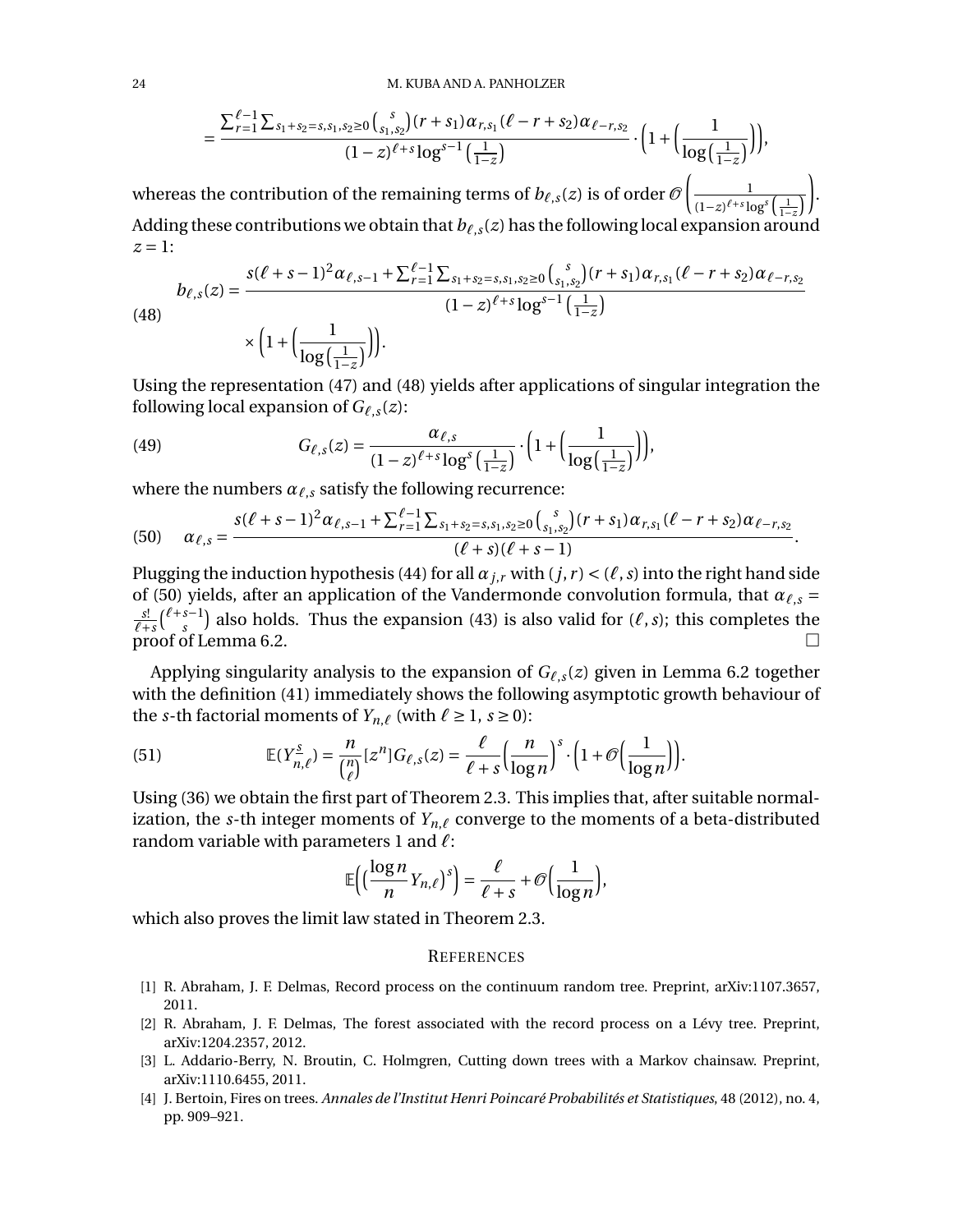- <span id="page-24-13"></span>[5] J. Bertoin, Sizes of the largest clusters for supercritical percolation on random recursive trees. *Random Structures & Algorithms*, (2012), to appear.
- <span id="page-24-8"></span>[6] J. Bertoin and G. Miermont, The cut-tree of large Galton-Watson trees and the Brownian CRT. Preprint arXiv:1201.4081, (2012).
- <span id="page-24-11"></span>[7] M. Drmota, A. Iksanov, M. Möhle and U. Rösler, A limiting distribution for the number of cuts needed to isolate the root of a random recursive tree. *Random Structures & Algorithms*, 34 (2009), pp. 319–336.
- <span id="page-24-20"></span>[8] P. Flajolet and A. Odlyzko, Singularity Analysis of Generating Functions. *SIAM Journal on Discrete Mathematics*, 3 (1990), pp. 216–240.
- <span id="page-24-21"></span>[9] P. Flajolet, J. A. Fill and N. Kapur, Singularity Analysis, Hadamard Products, and Tree Recurrences. *Journal of Computational and Applied Mathematics*, 174 (2005), pp. 271–313.
- [10] J. A. Fill, N. Kapur and A. Panholzer, Destruction of very simple trees. *Algorithmica*, 46 (2006), pp. 345– 366.
- <span id="page-24-10"></span>[11] C. Goldschmidt and J. B. Martin, Random recursive trees and the Bolthausen-Sznitman coalescent. *Electronic Journal of Probability*, 10 (2005), pp. 718–745.
- [12] R. L. Graham, D. E. Knuth and O. Patashnik, *Concrete Mathematics*. Addison-Wesley, (1989).
- <span id="page-24-6"></span>[13] C. Holmgren, Random Records and Cuttings in Binary Search Trees. *Combinatorics, Probability and Computing*, 19 (2010), pp. 391–424.
- <span id="page-24-7"></span>[14] C. Holmgren, A weakly 1-stable distribution for the number of random records and cuttings in split trees. *Advances in Applied Probability*, 43 (2011), pp. 151–177.
- <span id="page-24-12"></span>[15] A. Iksanov and M. Möhle, A probabilistic proof of a weak limit law for the number of cuts needed to isolate the root of a random recursive tree. *Electronic Communications in Probability*, 12 (2007), pp. 28–35.
- <span id="page-24-4"></span>[16] S. Janson, Random cutting and records in deterministic and random trees. *Random Structures & Algorithms*, 29 (2006), pp. 139–179.
- <span id="page-24-5"></span>[17] S. Janson, Random records and cuttings in complete binary trees. *Mathematics and Computer Science III, Algorithms, Trees, Combinatorics and Probabilities*, M. Drmota, P. Flajolet, D. Gardy, B. Gittenberger (eds.), Birkhäuser, Basel, (2004), pp. 241–253.
- <span id="page-24-15"></span>[18] M. Kuba and A. Panholzer, Isolating nodes in recursive trees. *Aequationes Mathematicae*, 76 (2008), pp. 258–280.
- <span id="page-24-14"></span>[19] M. Kuba and A. Panholzer, Isolating a leaf in rooted trees via random cuttings. *Annals of Combinatorics*, 12 (2008), pp. 81–99.
- <span id="page-24-19"></span>[20] M. Loève, *Probability Theory I*, 4th Edition. Springer-Verlag, New York, (1977).
- <span id="page-24-16"></span>[21] H. Mahmoud and R. Smythe, A Survey of Recursive Trees. *Theoretical Probability and Mathematical Statistics*, 51 (1995), pp. 1–37.
- <span id="page-24-0"></span>[22] A. Meir and J. W. Moon, Cutting down random trees. *Journal of the Australian Mathematical Society*, 11 (1970), pp. 313–324.
- <span id="page-24-1"></span>[23] A. Meir and J. W. Moon, Cutting down recursive trees. *Mathematical Biosciences*, 21 (1974), pp. 173–181.
- [24] A. Meir and J. W. Moon, On the altitude of nodes in random trees. *Canadian Journal of Mathematics*, 30 (1978), pp. 997–1015.
- <span id="page-24-18"></span>[25] M. Möhle, Convergence results for compound Poisson distributions and applications to the standard Luria-Delbrueck distribution. *J. Appl. Probab.*, 42 (2005), pp. 620–631.
- <span id="page-24-2"></span>[26] A. Panholzer, Non-crossing trees revisited: cutting down and spanning subtrees. In: *Discrete Random Walks*, C. Banderier and C. Krattenthaler (eds.), *Discrete Mathematics and Theoretical Computer Science*, Proceedings AC, (2003), pp. 265–276.
- <span id="page-24-9"></span>[27] A. Panholzer, Destruction of Recursive Trees. *Mathematics and Computer Science III, Algorithms, Trees, Combinatorics and Probabilities*, M. Drmota, P. Flajolet, D. Gardy, B. Gittenberger (eds.), Birkhäuser, Basel, (2004), pp. 267–280.
- <span id="page-24-3"></span>[28] A. Panholzer, Cutting down very simple trees. *Quaestiones Mathematicae*, 29 (2006), 211–228.
- <span id="page-24-17"></span>[29] A. Panholzer and H. Prodinger, The level of nodes in increasing trees revisited. *Random Structures and Algorithms*, 31 (2007), pp. 203–226.